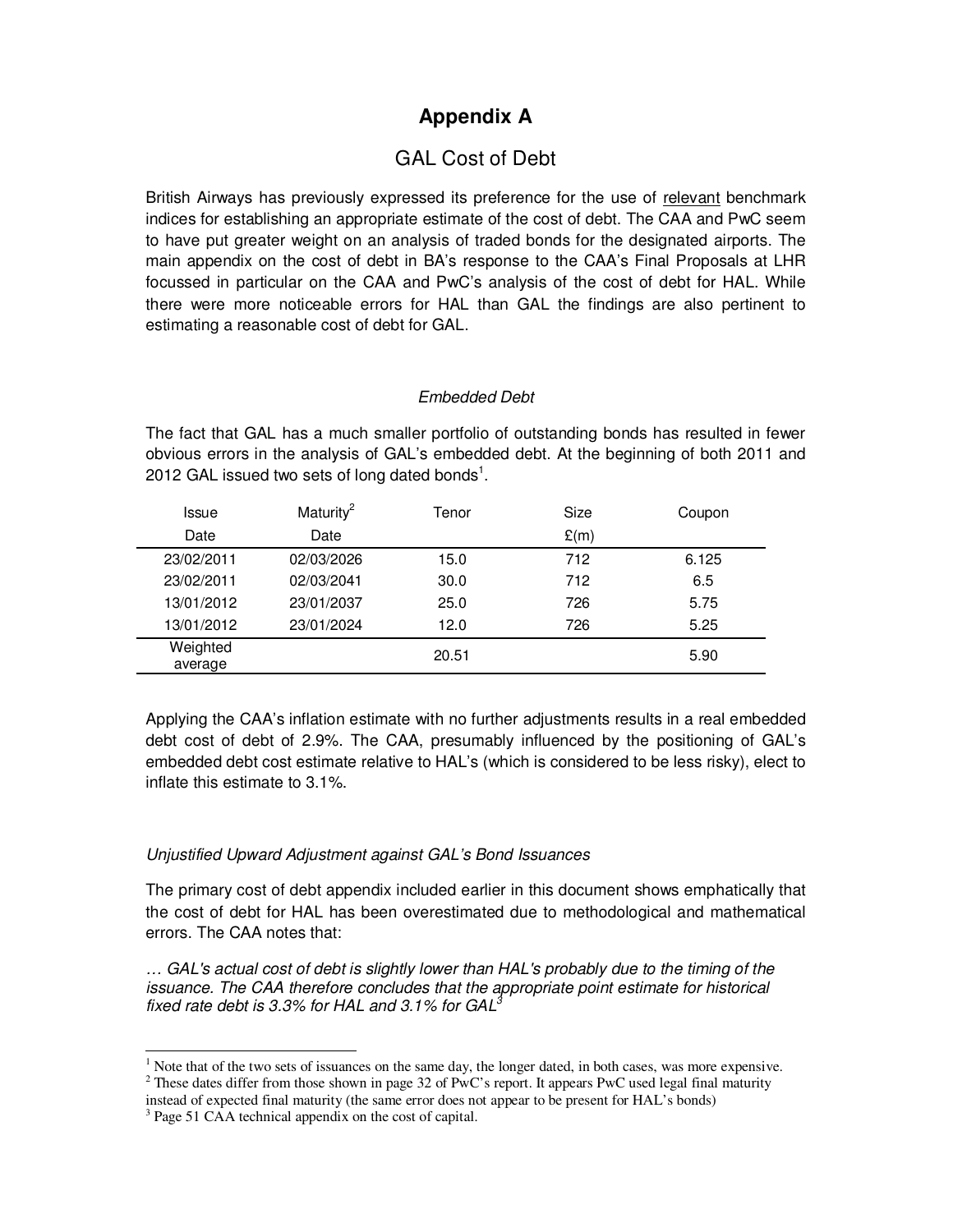As GAL's actual cost of debt is higher than HAL's there is no need to 'aim up' for GAL's cost of embedded debt. Furthermore, the range within which the CAA appears to be comfortable adjusting estimates is mis-specified. The inappropriate choice of benchmarks in PwC's analysis (discussed in detail in main Cost of Debt appendix) is every bit as applicable to Gatwick. Using an inappropriate reference benchmark, the CAA believed that GAL was issuing debt with extraordinarily low coupons:

The CAA notes that GAL's actual embedded debt costs are 2.9% and that this is below the 3.4% historical fixed rate debt of a notional company with BBB rated debt. This can probably be explained by the timing of the issuance and the slight differe[ce] in rating<sup>4</sup>.

This apparent discount is however artificial. Its falsity is highlighted by a time series of GAL's 10-15 year maturity bonds plotted against applicable benchmark yields. The iboxx BBB sterling non-financials index and Bloomberg BBB Bloomberg GBP Utilities index are displayed against GAL's comparable bonds below.



GAL 10-15 year maturity Bonds yields vs Benchmarks<sup>5</sup>

GAL's bond yields are generally higher than the comparable utilities index but slightly lower than or in line with the broad basket of corporate bonds that do not include financials. This is where one would expect GAL's bonds to trade. Elevated financing costs for financial institutions are the sole cause for the apparently anomalous low debt costs achieved by GAL. The two primary justifications for inflating GAL's embedded debt costs were their positioning relative to HAL and their seemingly discounted prices relative to broader benchmarks. Both of these rationalisations have been shown to be misguided.

<sup>-</sup>4 Page 51 CAA technical appendix on the cost of capital.

<sup>&</sup>lt;sup>5</sup> Average of GAL's two shorter tenor bonds average tenor during period shown is 12.5 years.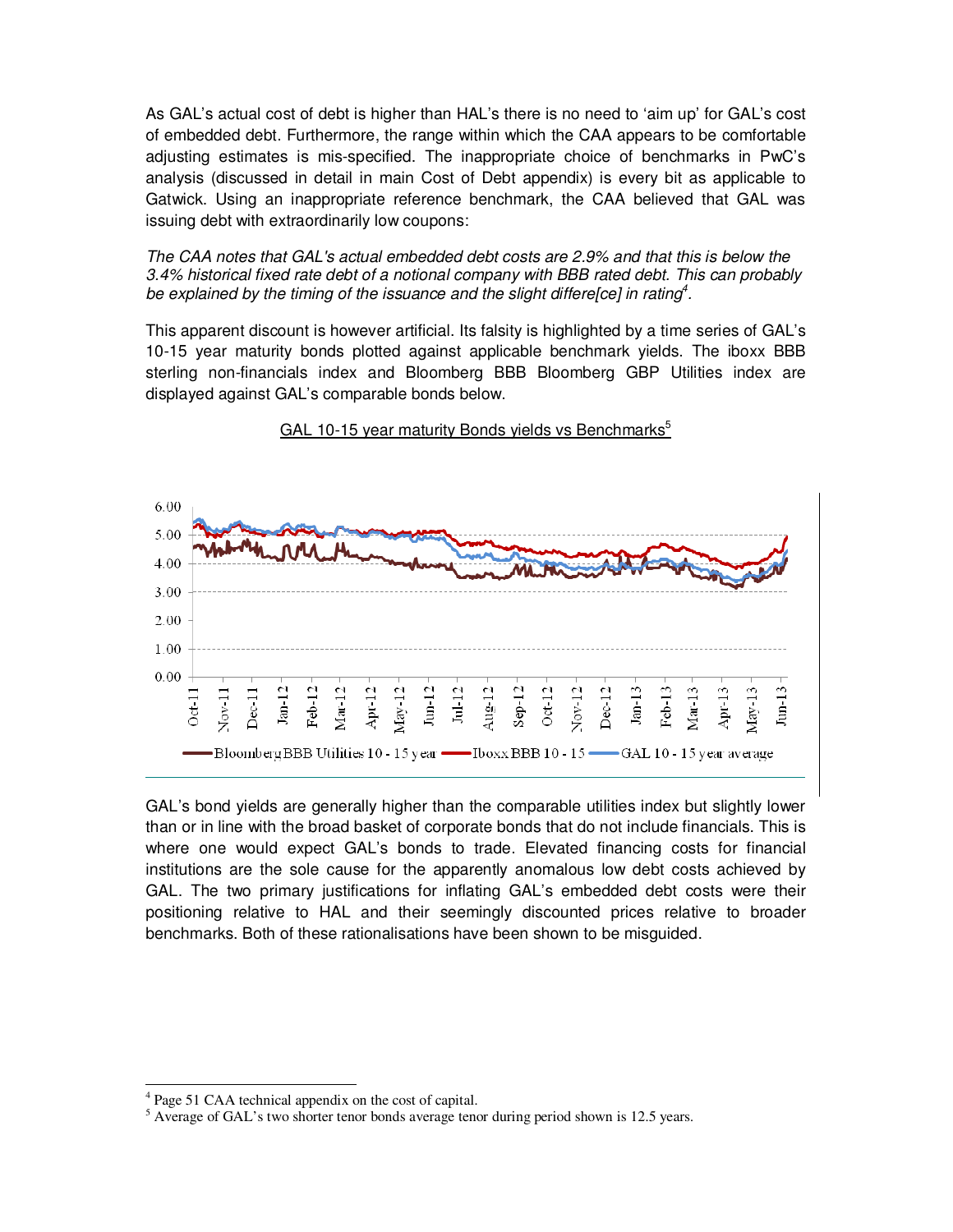

# Long Dated Financing Skewing Results

The graph showing GAL's bonds trading in line with benchmark indices included only GAL's 10-15 year maturity bonds. GAL also decided to issue extremely long dated financings. When using primarily fixed rate instruments, minimising interest rate risk dictates that a company should have a mix of debt tenors. It is GAL's prerogative to deviate from this mixed profile, a deviation based, presumably, on a supposition that interest rates are likely to rise in the future. If the CAA bases the cost of debt on prevailing market conditions in relevant periods then there is potential for GAL to benefit from locking in rates at these levels. It is not however reasonable to expect airlines and passengers to pay for such a wager. If the CAA decides that it will match the maturity profile of the designated airports' debt, it must for consistency's sake rule out the passing on of higher embedded debt costs in future reviews. The CAA has stated:

..the choice of financing (i.e. acquisition financing replaced in due course by bonds and bank debt) and the tenor of that financing was to a large extent at the discretion of management<sup>6</sup>

This then implies that the costs of issuing longer tenor debt should not be passed on to passengers. A plot of GAL's 25-30 year tenor issuances shows that there is certainly a consistent premium for longer tenor debt.

<sup>-</sup>

<sup>&</sup>lt;sup>6</sup> Page 48 CAA technical appendix on the cost of capital.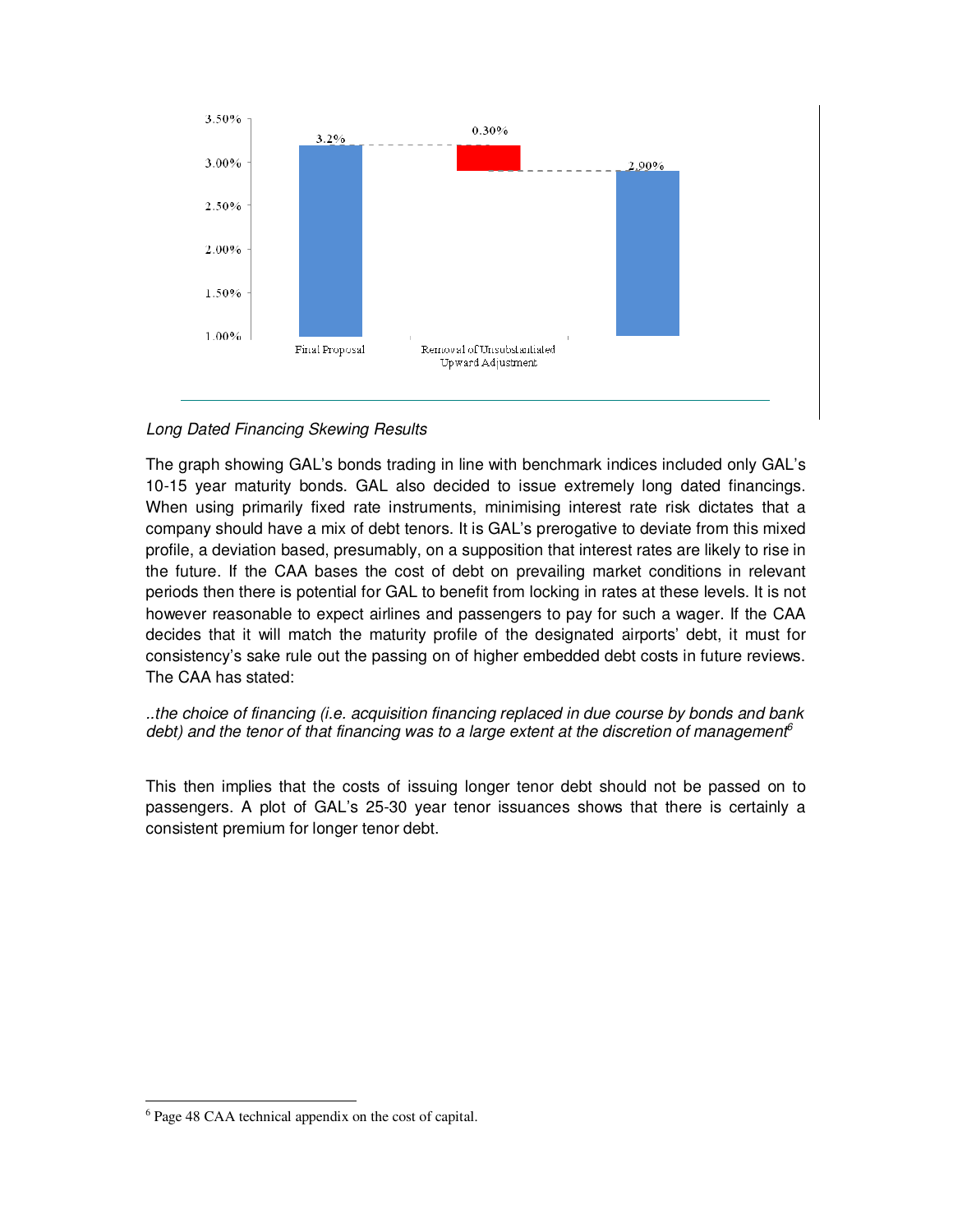

In order to reveal a more fitting depiction of what debt for a notional efficiently financed airport would have cost, it is necessary to adjust for tenor. GAL issued its very long tenor debt on the same day it issued more typical tenor debt. In both instances the size (measured by face value) was the same for the very long and moderate tenor debt. It is therefore reasonable to simply remove the long dated bonds to estimate what a more normal tenor portfolio of debt would have cost. Removing the very long tenor issuances leaves the following sub-set.

| Issue               |            | Tenor | Size | Coupon |
|---------------------|------------|-------|------|--------|
| Date                | Date       |       | E(m) |        |
| 23/02/2011          | 02/03/2026 | 15    | 712  | 6.125  |
| 13/01/2012          | 23/01/2024 | 12    | 726  | 5.25   |
| Weighted<br>average |            | 13.5  |      | 5.7    |

This reduces the weighted average coupon by 20 basis points and allows a corrected estimate of GAL's real cost of embedded debt to be posited – at 2.7%. Note that this embedded debt estimate has a premium relative to HAL which is to be expected given the rating differential.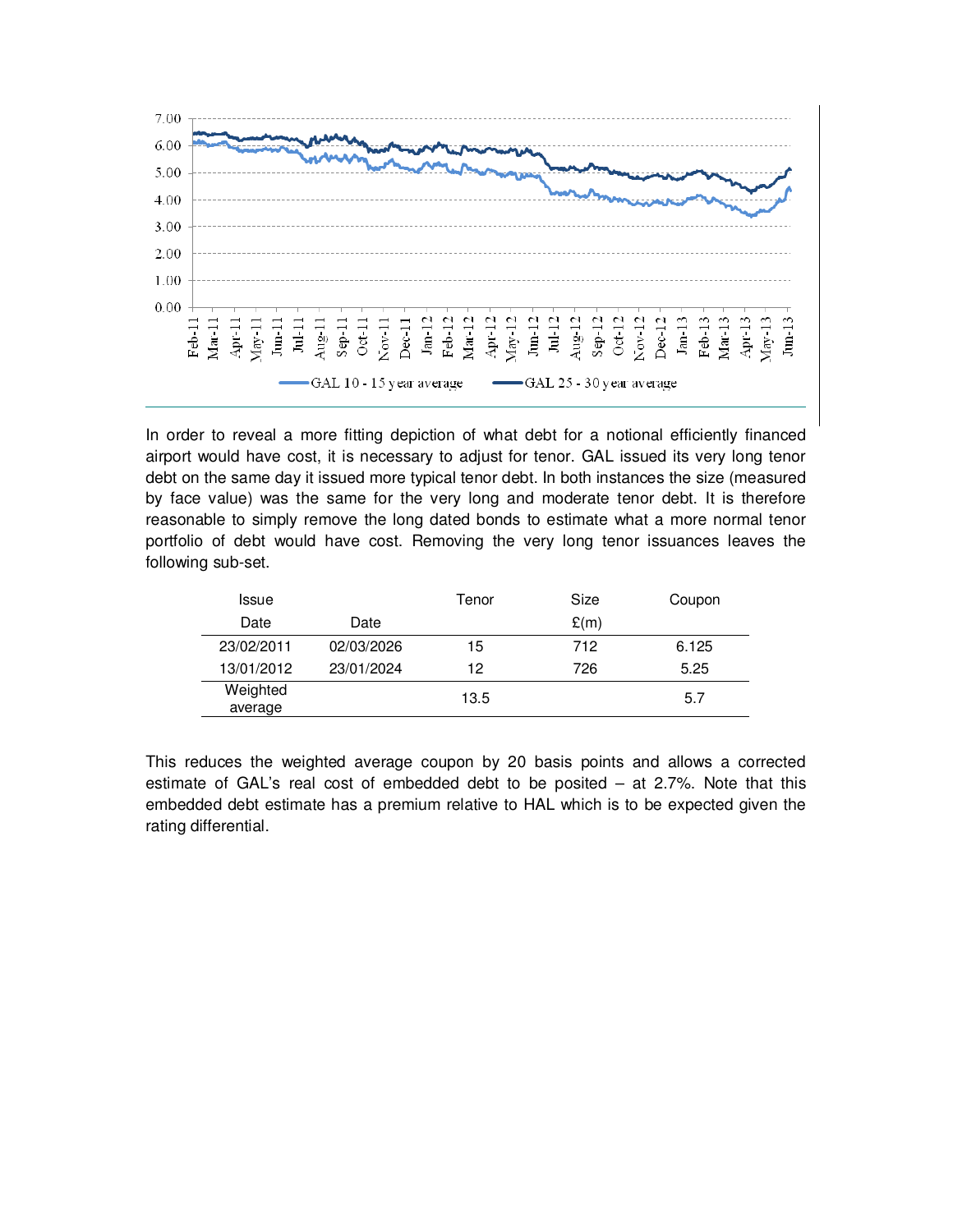

# New Debt

For new debt the technical errors discussed in detail in the main Cost of Debt appendix are equally applicable. PwC use both an assessment of traded bond yields and a cross check with benchmark indices to estimate the cost of new debt. Once spot estimates are established yields are increased using a method which uses a forward rate multiplied by a coefficient that serves to proxy for the tendency for credit spreads to tighten as government bond yields increase.

To briefly reiterate the issues with PwC's and the CAA's approach<sup>7</sup>:

- The nominal average for GAL's and HAL's traded bond yields is miscalculated and should be 4.6% instead of 4.7%
- The CAA uses 2.6% as a mid-point between PwC's 2.2% and 2.9% range subsequently adding 0.25% to account for GAL's increased riskiness. The correct mid-point is 2.55%. Given that GAL's new debt estimate is given to two decimal places it is not sensible to round less precisely than this during calculation steps.
- PwC's analysis suggests a lower range for HAL with a 25 basis point premium added to give a range for GAL. The mid-point of PwC's disaggregated GAL specific range is 2.675.
- Based on traded yields of GAL's bonds shown in the PwC report the average of the nominal yields in isolation, though not stated is 4.65%
- There is no mathematical basis for a downwards adjustment of only 0.1% (or 0.05%) to account for the difference in the inflation forecasts between PwC (2.8%) and the CAA (3.0-3.1%). The downwards adjustment should be at least 0.2%.

<sup>-</sup> $7$  This topic is discussed in more detail in the Cost of Debt appendix relating to HAL's debt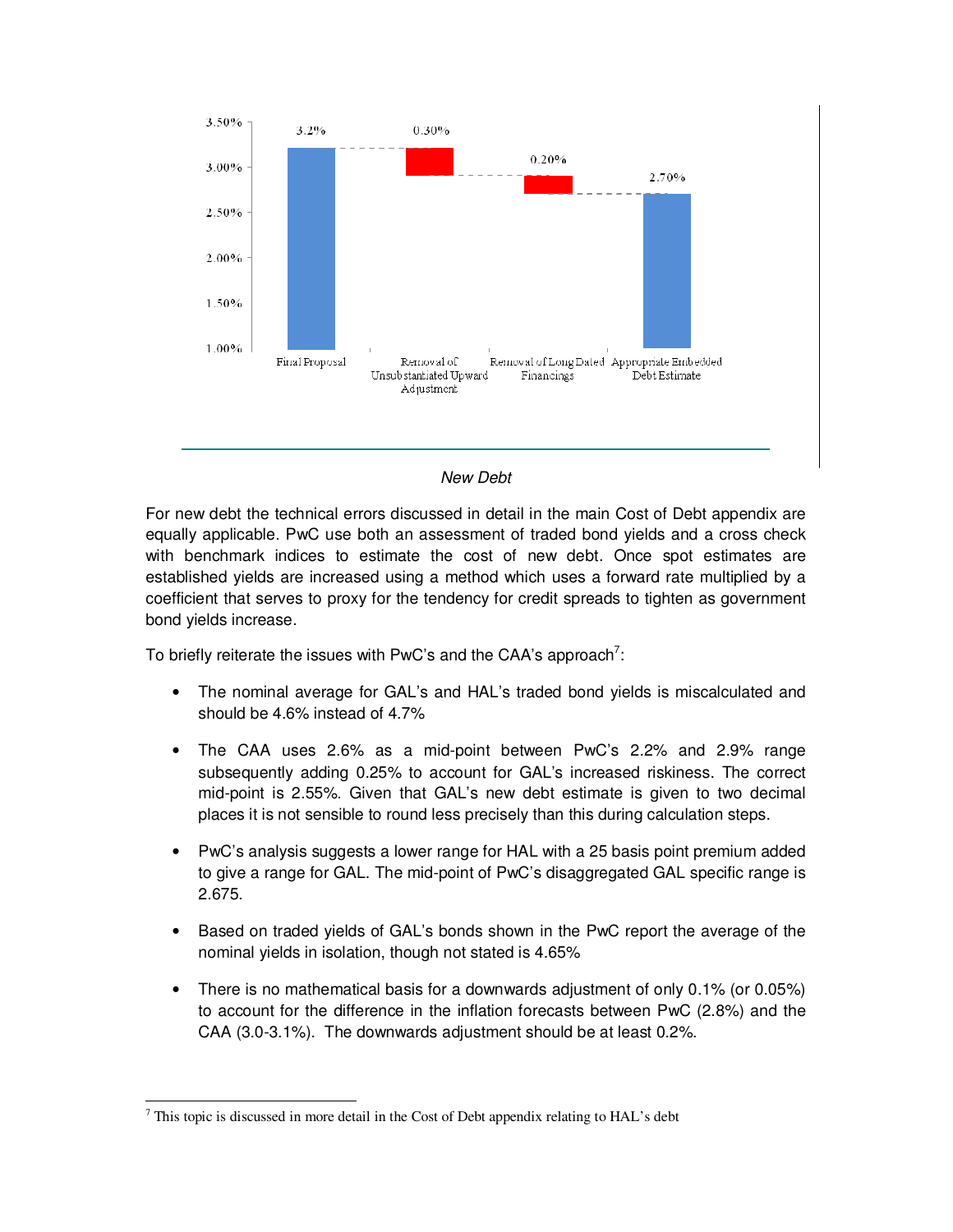The highest justifiable range for GAL based on PwC's analysis is 2.5% to 2.65% not 2.75%. Correcting these technical errors in isolation results in a 17.5 basis point reduction in the estimate for new debt.



In their analysis PwC artificially impose a yield differential on new debt issued by GAL. The analysis on HAL's debt in the previous appendix makes clear that this is not necessary. HAL and GAL's traded bond yields as of 18<sup>th</sup> of October 2013 are shown below.

| GAL             |               |           |         |
|-----------------|---------------|-----------|---------|
|                 | $10-15$ years | 15+ years | Average |
| Spot            | 4.1           | 4.7       | 4.4     |
| 6 month average | 4.0           | 4.8       | 4.4     |
| 1 year average  | 4.0           | 4.8       | 4.4     |
| 2 year average  | 4.4           | 5.2       | 4.8     |
|                 |               |           |         |
| HAL A-          |               |           |         |
|                 | 10-15 years   | 15+ years | Average |
| Spot            | 3.7           | 4.3       | 4.0     |
| 6 month average | 3.5           | 4.3       | 3.9     |
| 1 year average  | 3.5           | 4.3       | 3.9     |
| 2 year average  | 3.9           | 4.7       | 4.3     |

As can be seen here, if traded bonds are put in to comparable maturity buckets using the same procedure as used by PwC there is structurally a 40-50 basis point yield differential between the two airports. It is surely preferable to use this empirical difference in bond yields than to impose a theoretical estimate.

GAL does not have outstanding debt with less than 10 years to maturity. It has, by now, been well established that longer tenor debt is generally more expensive. Averaging across maturity buckets implies that a lack of short dated paper increases borrowing costs. This has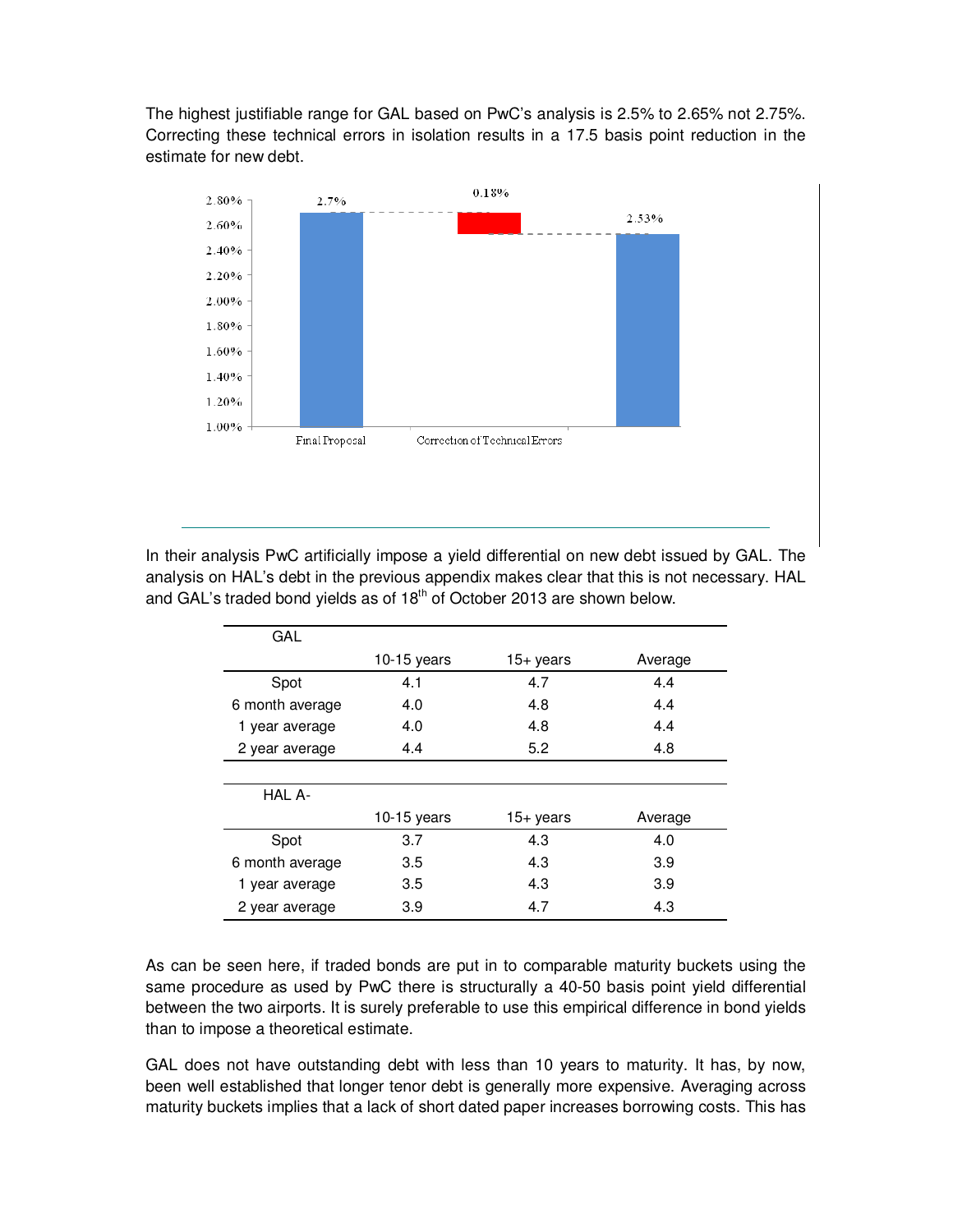|                    | HAL A -     |            |                    |                |         |
|--------------------|-------------|------------|--------------------|----------------|---------|
|                    | <5<br>years | 5-10 years | $10 - 15$<br>years | $15+$<br>years | Average |
| Spot               | 1.4         | 3.5        | 3.7                | 4.3            | 3.2     |
| 6 month<br>average | 1.5         | 3.4        | 3.5                | 4.3            | 3.2     |
| 1 year average     | 1.7         | 3.4        | 3.5                | 4.3            | 3.2     |
| 2 year average     | 2.2         | 3.8        | 3.9                | 4.7            | 3.7     |
|                    |             |            |                    |                |         |

no economic logic. The incremental yield differential across maturity buckets in HAL's bonds allows an estimate of what shorter dated paper for GAL would  $cost<sup>8</sup>$ .

|                    | GAL <sup>9</sup> |            |                    |                |         |
|--------------------|------------------|------------|--------------------|----------------|---------|
|                    | <5<br>vears      | 5-10 years | $10 - 15$<br>vears | $15+$<br>vears | Average |
| Spot               | 1.8              | 3.9        | 4.1                | 4.7            | 3.6     |
| 6 month<br>average | 2                | 3.9        | 4                  | 4.8            | 3.7     |
| 1 year average     | 2.2              | 3.9        | 4                  | 4.8            | 3.7     |
| 2 year average     | 2.7              | 4.3        | 4.4                | 5.2            | 4.1     |

This gives a nominal cost of new debt estimate of 3.8%. Following PwC's procedure with forward rates and subtracting the CAA's 3% inflation rate gives a real cost of new debt of 1.5%.

-

<sup>&</sup>lt;sup>8</sup> While this is a simplistic adjustment, it is conservative. If GAL's credit risk is deemed to be greater than HAL's then theoretically the shape of the shorter maturity end of the borrowing term structure should be steeper for GAL since the risk of default is greater and thus the benefit of being exposed for less time is commensurately greater. This approximation should therefore, if anything, overestimate the cost of GAL's short term borrowing.

<sup>&</sup>lt;sup>9</sup> Italicised figures are estimates of what short dated GAL bonds would cost based on the relative pricing of HAL bonds in different maturity buckets.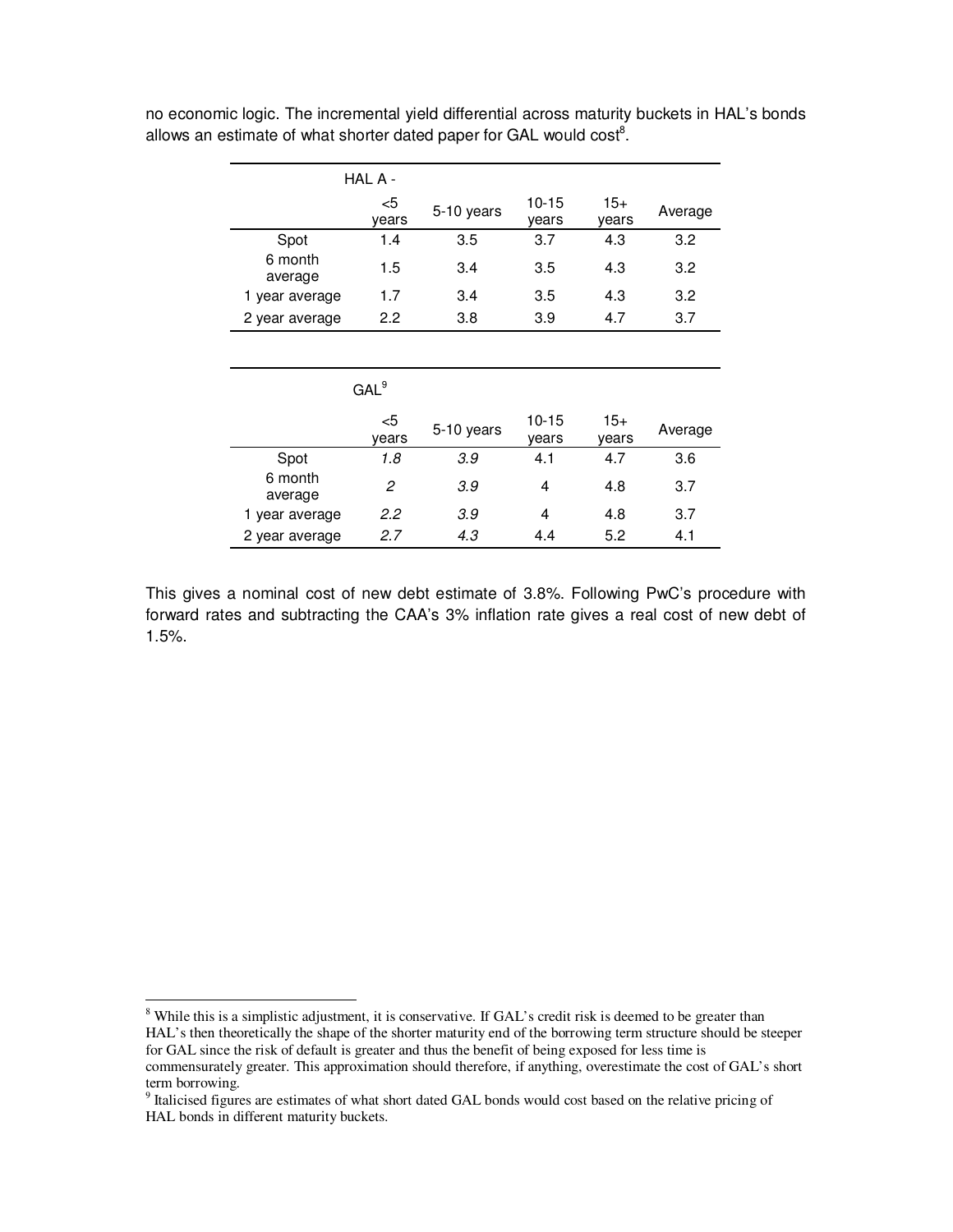

Estimating the Cost of Debt for GAL Conclusion

The errors and misjudgements in the estimation of GAL's cost of debt are to a large extent by-products of the mistakes in the analysis of HAL's debt. A direct analysis of GAL's comparatively straightforward financing structure produced counter intuitive results when compared to a similar investigation of HAL's financing arrangements. The perceived anomalies are proved entirely rational. Attempts by PwC and the CAA to establish cogent arguments for inflating GAL's cost of debt to bring them in line with expectations relative to HAL were misplaced. Making the required amendments to the cost of GAL's debt produces a considerably more reliable estimate.

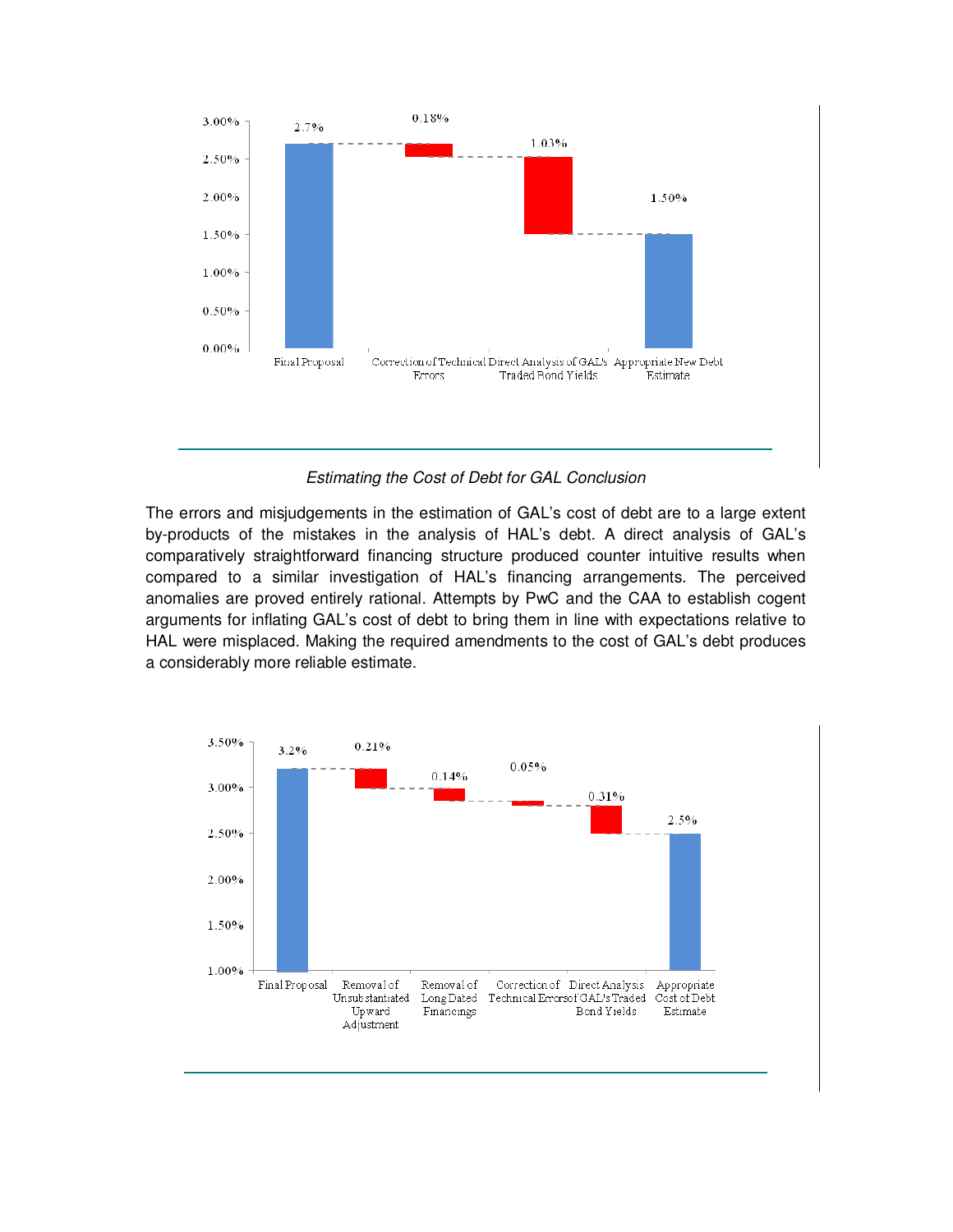|                           | GAL  |             |
|---------------------------|------|-------------|
|                           | CAA  | ВA          |
| Embedded Debt             | 3.20 | 2.70        |
| New and Floating Debt     | 2.70 | 1.50        |
| Cost of Debt ex Fees      | 3.05 | 2.34        |
| Fees                      | 0.15 | 0.15        |
| <b>Total Cost of Debt</b> | 3.20 | $2.50^{10}$ |

Adjusted proposals for BA's estimate of GAL's cost of debt are shown below.

 $\overline{\phantom{a}}$ 

<sup>-</sup><sup>10</sup> Rounded up from 2.49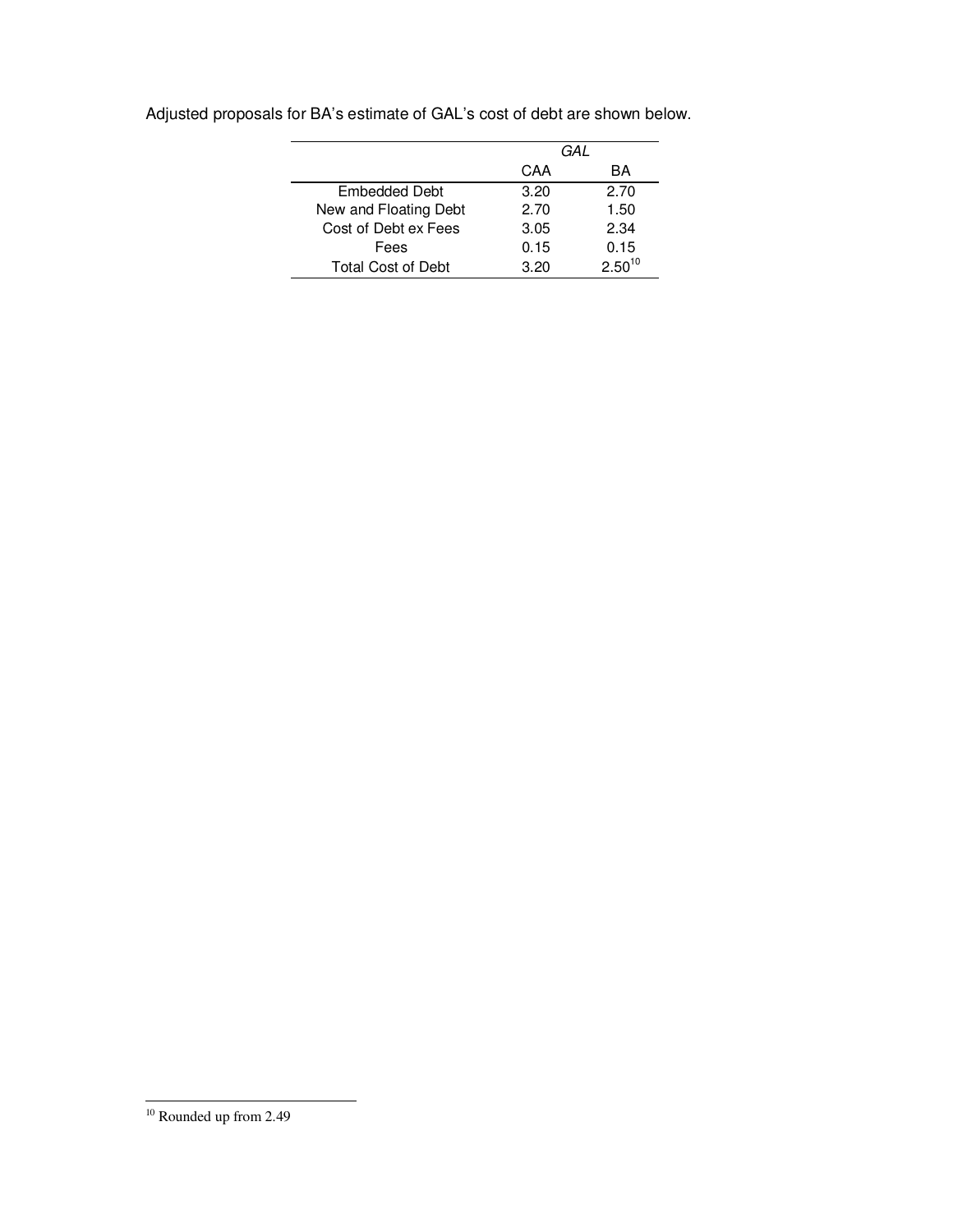

# **Appendix B**

# A response on the choice of cut-off date for the CAA Final Proposals

#### Note prepared for British Airways<sup>1</sup>

### October 2013

In arriving at the cost of debt estimates, the PwC analysis on market evidence uses data up until the  $27$  June  $2013.<sup>2</sup>$  PwC state that:

'Our approach to the assessment of the cost of new debt continues to focus on spot estimates, adjusted for expected interest rate changes implied from forward markets. $^{\emph{s}}$ 

PwC then use the spot rate on A and BBB rated debt to arrive at a cost of new debt of 4.3% (A rated) to 5.0% (BBB rated) in nominal terms<sup>4</sup>. A forward adjustment is applied for an expected changes in interest rates (c.70bps), before the RPI inflation assumption of 2.8% is deducted to convert this into a real range of 2.2% (A rated) to 2.9% (BBB rated). This estimate was 70bps higher at the top end than their previous report<sup>5</sup>. A differential was then applied to take into account the difference between HAL and GAL.

The CAA in their analysis adopted the range produced by PwC. The CAA then use what they refer to as the mid-point in this range less an adjustment for differences in inflation assumptions between PwC and the CAA as the cost of new debt for the purposes of the CAA's assessment of the WACC for HAL and GAL (with a 25bps upward adjustment for GAL)<sup>6</sup>. PwC's use of spot estimates therefore directly feeds in to the final cost of new debt estimate.

We see two problems with this approach, in that:

- 1) there is too great a reliance on a particular spot rate given the movements in both forward and spot rates; and
- 2) the date chosen corresponds to the highest data point observed for the cost of debt and forward estimates for the calendar year so far, shown in Figure 1 overleaf (i.e. the black line).

This note therefore focuses on the cost of debt, and in particular the cost of new debt.

<sup>-</sup>1 This note has been commissioned by British Airways. However, the views expressed are those of CEPA alone. CEPA accepts no liability for use of this note or any information contained therein by any third party. © All rights reserved by Cambridge Economic Policy Associates Ltd.

<sup>2</sup> See Section 2.2 of PwC's October report.

<sup>3</sup> p29 PwC (2013) Estimating the cost of capital for the designated airports, October 2013.

<sup>&</sup>lt;sup>4</sup> p36 PwC (2013) Estimating the cost of capital for the designated airports, October 2013.

p40 CAA (2013) Estimating the cost of capital: a technical appendix, October 2013.

<sup>6</sup> We discuss this in another CEPA technical appendix on issues arising from the CAA's estimate on the cost of debt.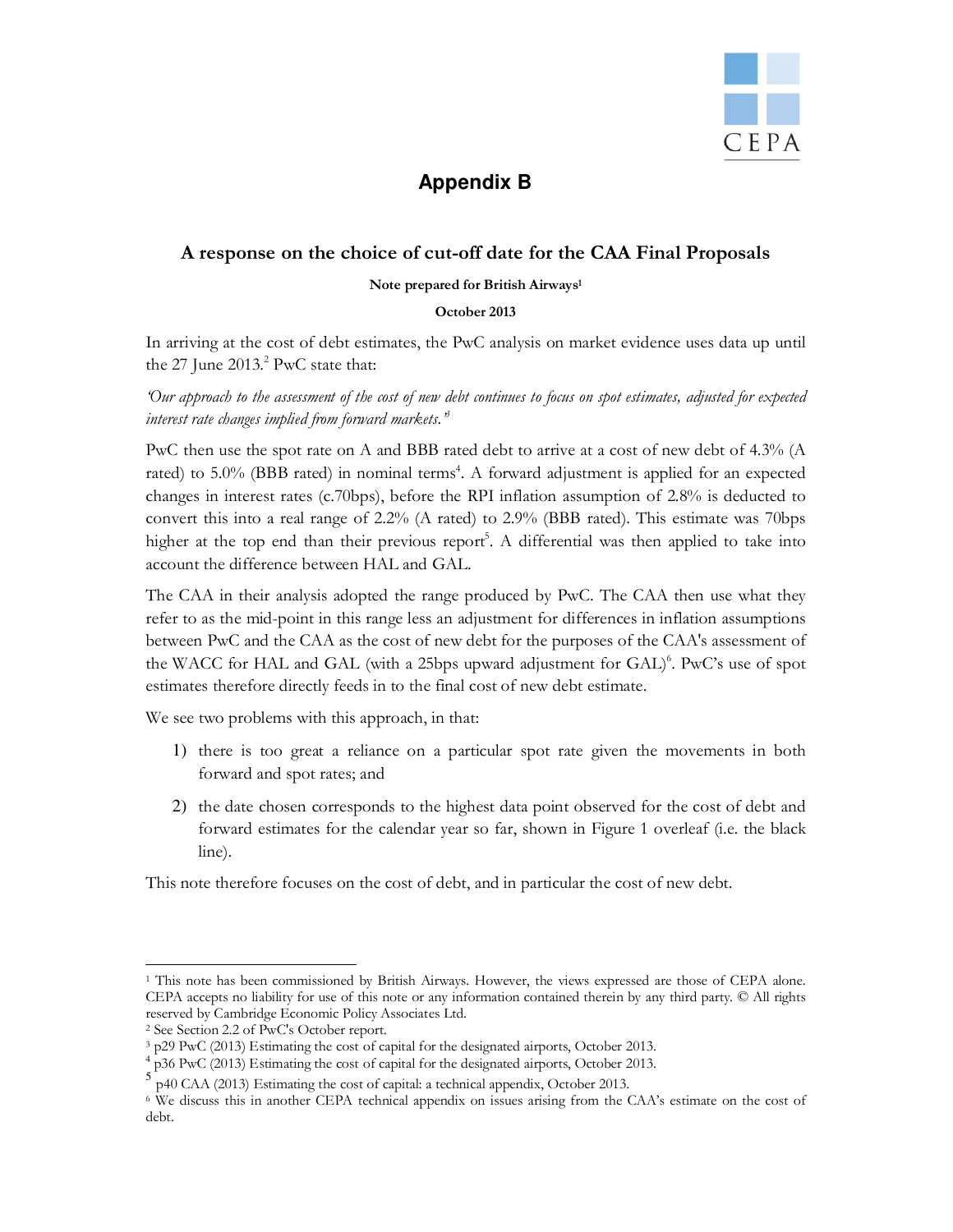PwC and the CAA use 10-15yr indices in their cost of debt analysis,<sup>7</sup> which we find to be appropriate. We do not know the components from the indices used by  $PwC<sup>8</sup>$ , but our understanding is that the indices include bonds issued by financial institutions, which we believe is less appropriate than a measure of non-financial corporates. The purpose of our analysis is not to attempt directly to make an adjustment to PwC's figures but simply to show the flaws in relying on a spot rate and particularly one that, it turns out, was at a peak. In our analysis, we apply a forward rate adjustment using nominal gilts and the 0.8 coefficient that was used in the CAA Final Proposals and updated PwC paper, as this adjustment is consistent with the PwC approach. We discuss the use of this coefficient later in this note. The index shown is based on the average of iBoxx 10-15yr A and BBB rated non-financial corporate bond indices deflated using breakeven inflation<sup>9</sup>.





Source: Markit, Bloomberg, Bank of England, CEPA analysis

-

The data cut-off for the PwC report was 27 June 2013, so we include this data point in our analysis. This appears as the highest line in the figure above. The line for the 1 April 2013 is our closest data point to the initial PwC report (data cut-off 28 March 2013). The current figure for the real cost of debt for Q6 is 67bps below the corresponding estimate from 27 June 2013 and is just 10bps above the estimate from 1 April 2013. As such the original PwC estimate for the cost of debt ought logically to have been adopted with a very minor adjustment if the cut-off point for PwC's analysis had been the end of October 2013 rather than 27 June 2013. At 1.64%, this is significantly below the allowance for the cost of new debt that the CAA proposes to make.

<sup>&</sup>lt;sup>7</sup> See Table 7.3, PwC (2013) Estimating the cost of capital for the designated airports, October 2013.

<sup>8</sup> The indices used are not specifically identified in the PwC report from October 2013.

<sup>9</sup> This is the Bank of England ten year breakeven inflation measure, taking the difference between nominal gilts and index-linked gilts in order to arrive at an inflation assumption. Breakeven inflation has been used by the CAA in their cost of debt analysis (see the CAA technical annex on the cost of capital, p43) and is supported by regulatory precedent (for example, its direct use in the Ofgem cost of debt model).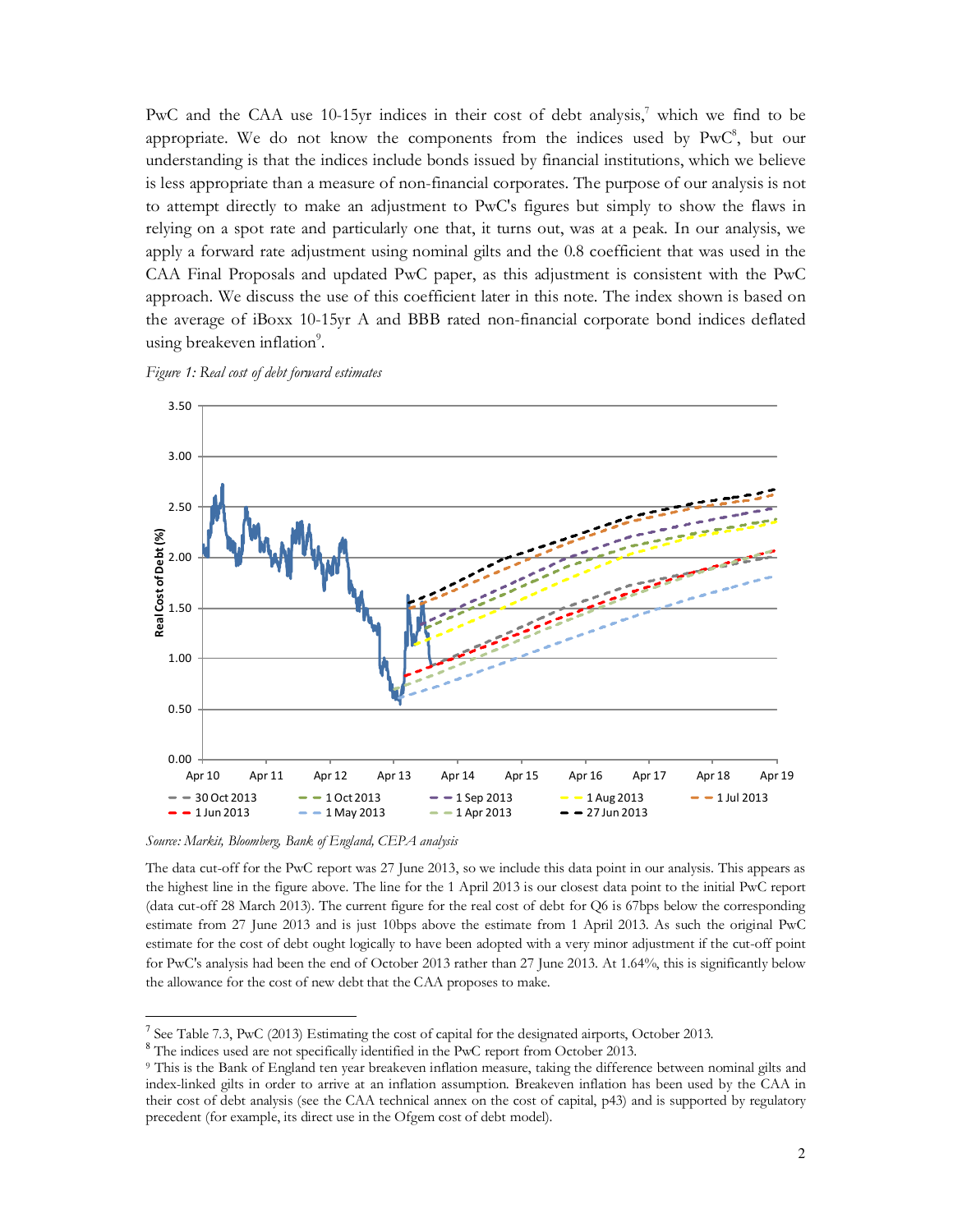The volatility within this data series was part of our rationale for adopting cost of debt indexation. To avoid placing too much weight on any one spot rate, we look at a range of estimates since April 2013.

The table below illustrates what market data showed on the cost of debt using different dates since April 2013. The first column uses the average of spot rates from iBoxx 10-15yr A and BBB non-financial corporate indices in addition to a forward adjustment (with coefficient of 0.8) based on gilt forwards to estimate the real cost of debt for each day of the Q6 period. We then take an average of these daily estimates over the Q6 period as an estimate for the cost of new debt. The averages for Q6 are shown to have been 2.31% on 27 June 2013 but the average using estimates between April and October 2013 is just 1.82%. This is again significantly lower than the allowance for the cost of new debt that is actually proposed by the CAA.

The second column shows what the indices indicate would be the all in cost of debt should the data analysis be based on a ten-year trailing average. This approach calculates the ten year trailing real cost of debt rate at each day in the Q6 period. We then average these rates over the Q6 period. The latest estimate would suggest a 2.23% overall real cost of debt (including both new and embedded debt), 5bps above the average of estimates over the previous six months, but 22bps below the estimate on 27 June 2013.

| <b>Estimate date</b> | Real spot cost of debt for Q6<br>based on forward estimates<br>(cost of new debt) | Real ten year average cost of<br>debt over Q6 based on forward<br>estimates (overall cost of debt) |
|----------------------|-----------------------------------------------------------------------------------|----------------------------------------------------------------------------------------------------|
| April 2013           | $1.54\%$                                                                          | 2.18%                                                                                              |
| May 2013             | $1.34\%$                                                                          | $2.12\%$                                                                                           |
| June 2013            | $1.58\%$                                                                          | $2.20\%$                                                                                           |
| <b>July 2013</b>     | $2.25\%$                                                                          | $2.43\%$                                                                                           |
| August 2013          | $1.92\%$                                                                          | $2.31\%$                                                                                           |
| September 2013       | $2.09\%$                                                                          | $2.37\%$                                                                                           |
| October 2013         | $2.00\%$                                                                          | $2.35\%$                                                                                           |
| Average Apr-Oct 2013 | 1.82%                                                                             | 2.28%                                                                                              |
| Current (30 Oct)     | $1.64\%$                                                                          | $2.23\%$                                                                                           |
| 27 June 2013         | 2.31%                                                                             | 2.45%                                                                                              |

Table 1: Estimates over time for the cost of debt

Source: Markit, Bloomberg, Bank of England, CEPA analysis

Note: we use the first available data point within each month

-

The real cost of debt ten year trailing average is an estimate of the overall cost of debt as this incorporates both embedded (c.75% weighting) and new debt (c.25% weighting). Heathrow and Gatwick's total cost of debt figures excluding fees are over 70bps above the current ten-year rolling average figure for Q6 of 2.28%. For Heathrow in particular, given the higher percentage of new debt to be used relative to the iBoxx non-financial corporates indices (70% embedded, 30% new debt in the CAA Final Proposals)10 and the better credit rating, outperformance of this benchmark should be expected. With a fee allowance of 15-20bps, this suggests the premium cost of debt given to Heathrow and Gatwick is over 85bps<sup>11</sup> over the benchmark which we think HAL should be outperforming. For Gatwick, with a slightly lower credit rating and longer debt life, a slightly higher figure than the benchmark may be appropriate, though not nearly as high as their allowances in the CAA final proposals<sup>12</sup>.

<sup>&</sup>lt;sup>10</sup> We discuss the proportion of embedded and new debt in the CEPA annex on issues with the CAA approach to the cost of debt

 $11$  For utility companies regulated by Ofgem, the allowance in the index has headroom which is used to compensate the companies for fees.

<sup>12</sup> Forward estimates in gilts are applied to the cost of debt for corporates using a 0.8 coefficient in this analysis (i.e. for every predicted 1.0% rise in gilts, the cost of debt for corporates increases 0.8%). As gilt yields are predicted to rise, the larger the coefficient, the greater the expected rise in the cost of debt for corporates. PwC initially used a 0.6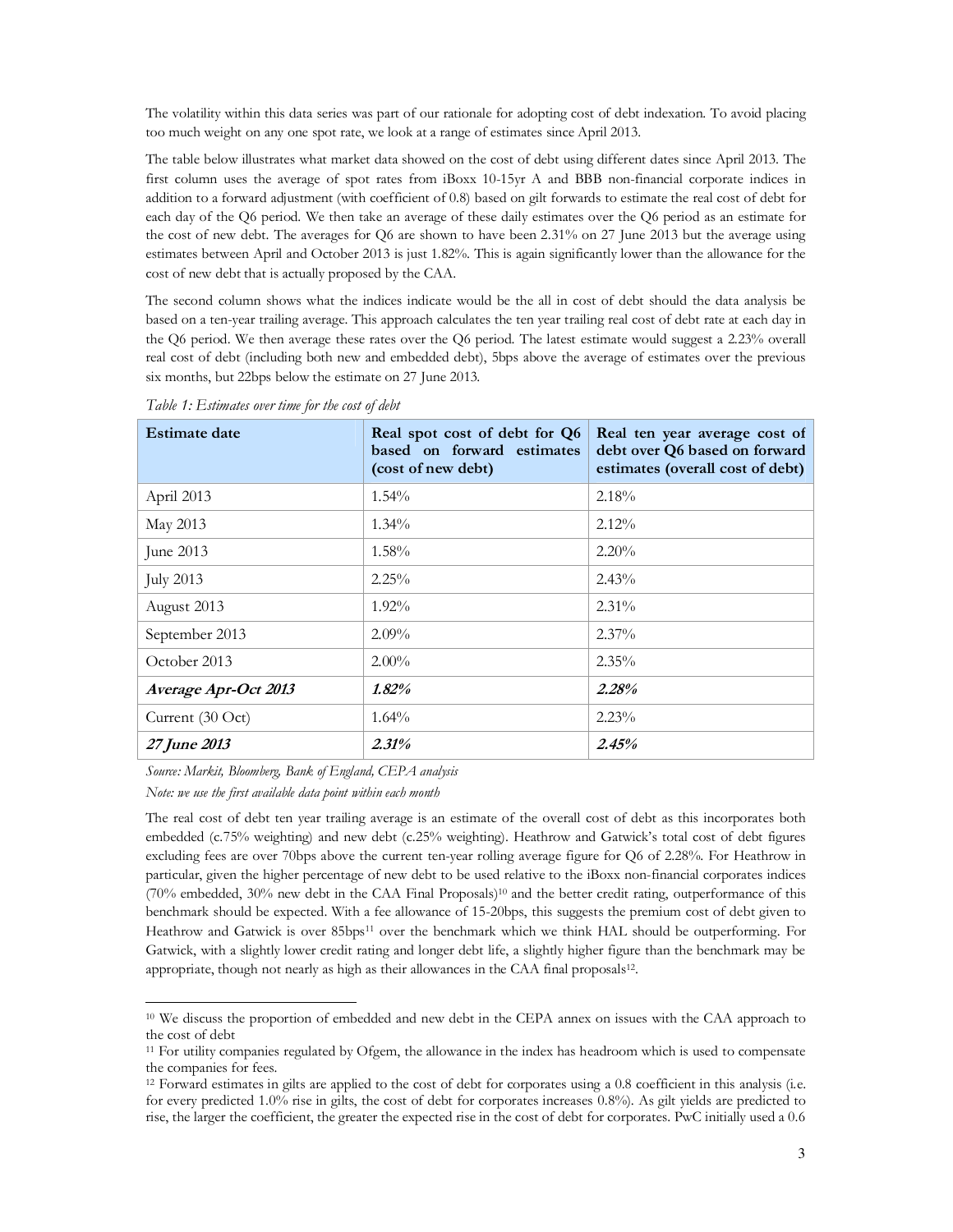We think that using the average figures over the previous six months in Table 1 (i.e. 1.82% for the cost of new debt and 2.28% for the overall cost of debt) would be the appropriate estimates to take from this analysis rather than simply using the spot rate on 27 June 2013.

The estimate for the cost of new debt over Q6 as estimated on 30 October 2013 is only slightly above the corresponding estimate from 1 April 2013. Therefore if PwC were to adopt the same approach (i.e. with a reliance on spot rates) and update their analysis, very little of the 70bps increase in their updated October 2013 paper would remain.

Using an average from 1 April to 1 October 2013 of our benchmark indices would lead to estimates of a cost of new debt of 1.82% and an all in cost of debt of 2.28%. We might expect HAL to be slightly below these benchmark figures and GAL slightly above these, should the CAA wish to reflect the differences in their credit rating. The purpose of this analysis though is not to specify the appropriate point estimate for the cost of debt, but to highlight the flaws with the approach taken by PwC and its results used by the CAA. Despite this, the magnitude of the difference between our benchmark and the allowances granted by the CAA is alarming and should invite the revisiting of market evidence on the cost of debt.

-

coefficient rather than the updated 0.8 coefficient. If this 0.6 coefficient were to be used, the real cost of debt estimated would be lower.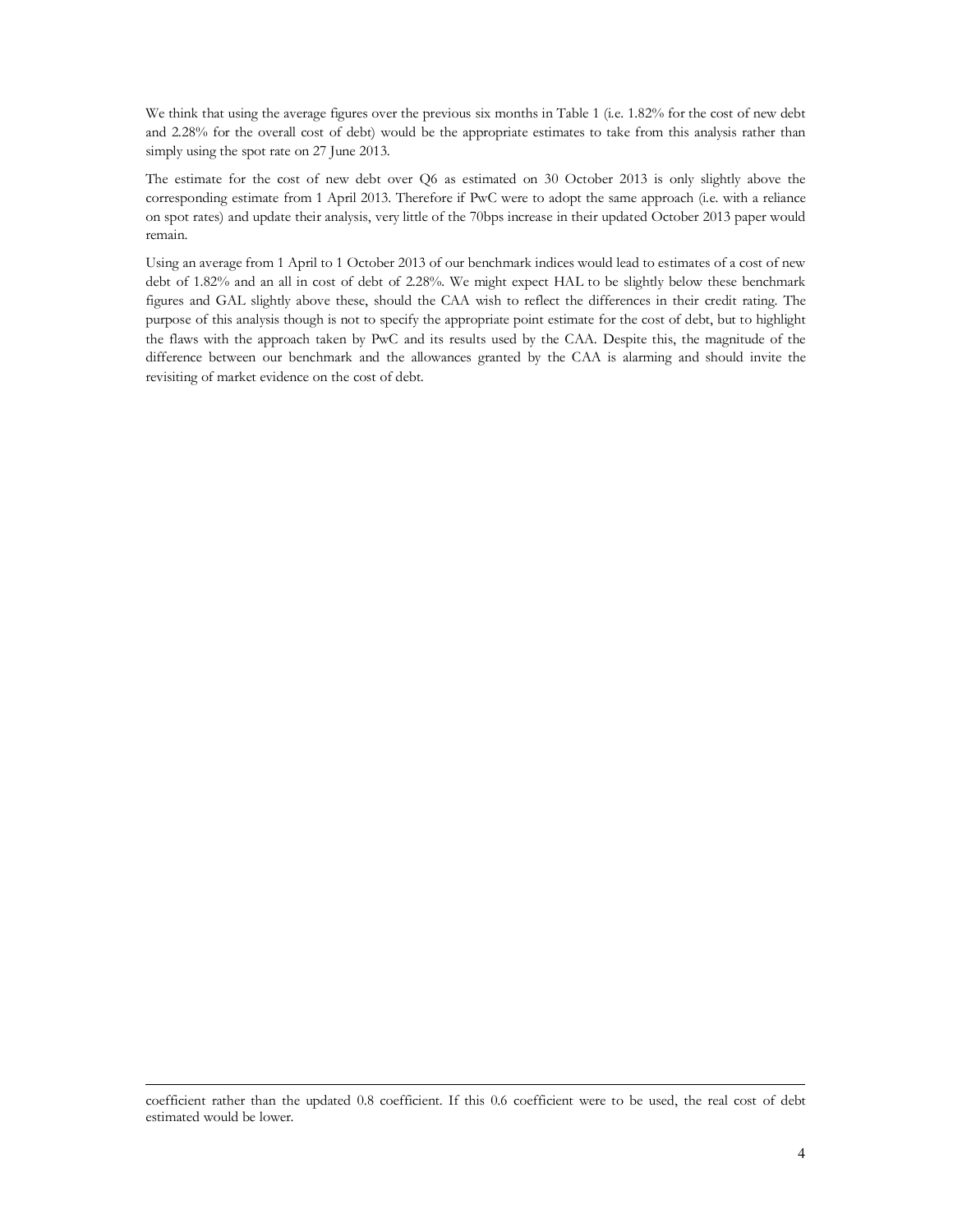

# **Appendix C**

# Issues arising in relation to the CAA's estimation of the cost of capital

# Note prepared for British Airways<sup>1</sup>

# October 2013

# Introduction

The CAA have stated that they have used a figure of 3.0-3.1% for RPI over the 2014-19 period in their modelling in the Final Proposals stage. This gives rise to three concerns:

- 1. the CAA uses the low end of their range of 3.0-3.4% together with a high percentile choice from the WACC range;
- 2. the CAA adjusts the PwC range without correcting for the difference in inflation and so overstate the real WACC, and further when using consistent inflation assumptions, the CAA's overall WACC estimate does not fall within the range estimated by PwC; and
- 3. both the CAA and PwC may be overestimating the WACC given their technical approach to deflating nominal yields.

# **1.** The inflation assumption

From our analysis (set out in Annex 1), the CAA's stated RPI range of 3.0-3.4% appears justified.

The table below shows how different inflation assumptions would affect the PwC cost of capital range, using a simple deduction of inflation assumptions from the implied nominal rate.

|                                                                                | <b>HAL</b>      | <b>GAL</b>      |
|--------------------------------------------------------------------------------|-----------------|-----------------|
| PwC real WACC; $2.8\%$ inflation (PwC)                                         | $4.50 - 5.80\%$ | $4.80 - 6.20\%$ |
| PwC real WACC; 3.0-3.1% inflation (CAA modelling/ lower   4.25-5.55%<br>bound) |                 | $4.55 - 5.95\%$ |
| PwC real WACC; 3.3-3.4% inflation (CAA upper bound)                            | $3.95 - 5.25\%$ | $4.25 - 5.65\%$ |
| CAA point estimate of the real WACC                                            | $5.60\%$        | $5.95\%$        |

Table 1: Impact on real cost of capital estimates

Note: simply deducting inflation rate from the implied nominal rate in the PwC October 2013 study, not using the Fisher equation. Inflation rates taken for the adjustment are midpoints i.e. 3.05% and 3.35%. No adjustment has been made to the proportion of embedded debt assumed by PwC.

As can be seen from this evidence, the CAA point estimate is above the range implied by the upper bound of inflation for both airports and above the range from using the lower bound

<sup>-</sup>1 This note has been commissioned by British Airways. However, the views expressed are those of CEPA alone. CEPA accepts no liability for use of this note or any information contained therein by any third party. © All rights reserved by Cambridge Economic Policy Associates Ltd.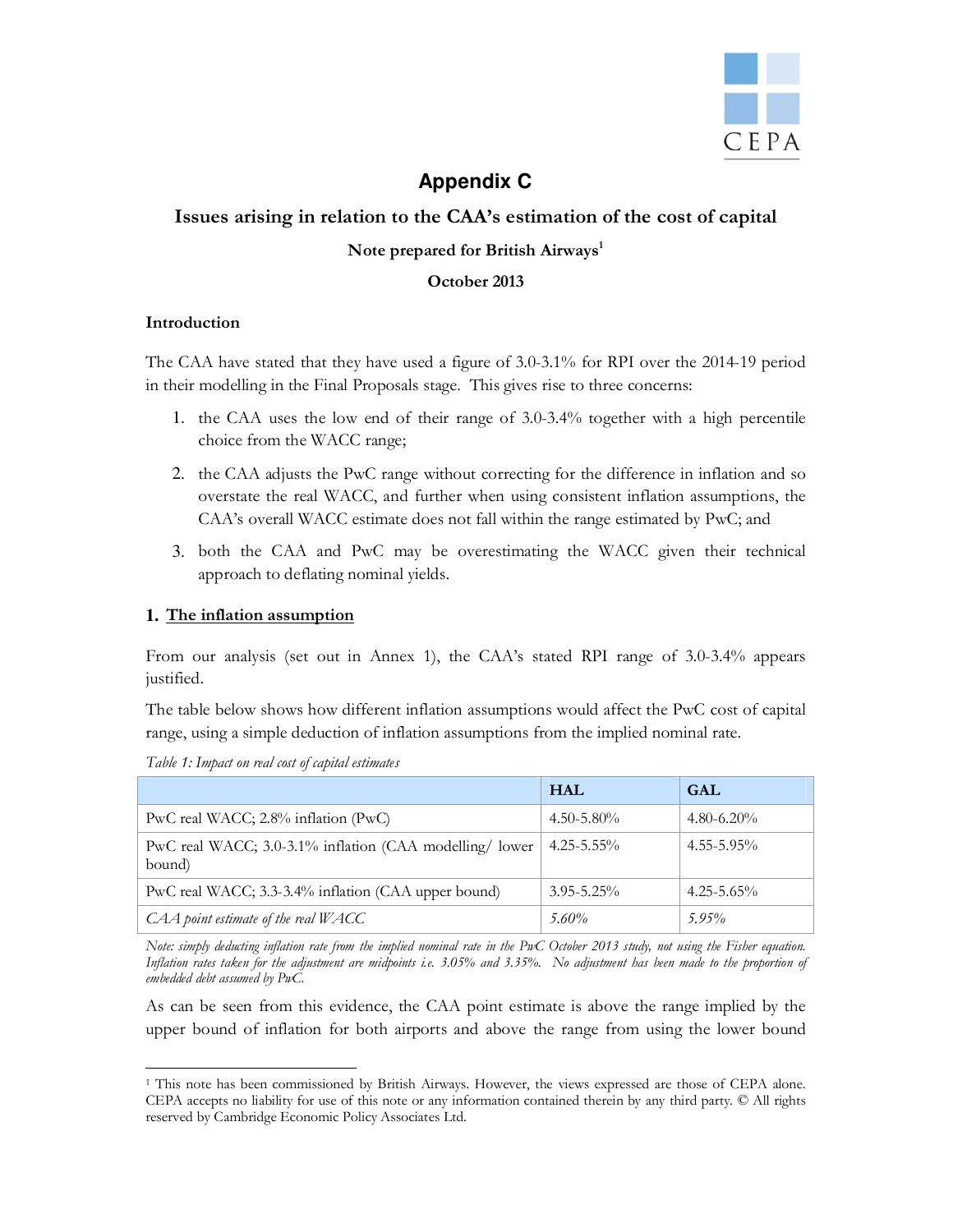inflation estimate for HAL and at the very top of this range for GAL. Using the upper bound estimate of inflation leads to a real WACC of 4.60% for Heathrow (versus 5.60% in the Final Proposals) and 5.00% for Gatwick (versus 5.95% in Final Proposals) if mid-points are taken.

# **2.** Implications of inconsistent inflation assumption

British Airways' response to the Q6 Initial Proposals contained a paper by CEPA and a paper by Professor Sudarsanam<sup>2</sup>, both of which criticised the lack of evidence behind the point estimate being taken from the  $75<sup>th</sup>$  percentile of the PwC cost of capital range for GAL and the  $80<sup>th</sup>$ percentile for HAL<sup>3</sup>. These notes were prior to the statement of the use of different inflation rate assumptions between the CAA and their consultants, PwC.

The CEPA report in June 2013 noted the differences in RAB growth between Q5 and Q6 (GAL:  $+33\%$  Q5,  $+3.1\%$  Q6; HAL:  $+35\%$  at Q5,  $-2.1\%$  Q6) and stated that it may be appropriate to use a point estimate towards the top end of the range if there was high investment relative to the assets which in our opinion was not the case in Q6.

# What percentile of the range was chosen in real terms?

The CAA states that the  $76<sup>th</sup>$  percentile was chosen for GAL and the  $79<sup>th</sup>$  percentile for HAL<sup>4</sup>. This is taken from the CAA range contained within the technical annex paper<sup>5</sup>.

|                            | HAL               |          | <b>GAL</b> |                  |
|----------------------------|-------------------|----------|------------|------------------|
|                            | Low               | High     | Low        | High             |
| Gearing                    | 60%               | 60%      | 55%        | $55\%$           |
| Risk-free rate             | $0.50\%$          | $1.00\%$ | $0.50\%$   | $1.00\%$         |
| <b>Equity Risk Premium</b> | 5.75%             | 5.75%    | 5.75%      | 5.75%            |
| <b>Equity Beta</b>         | 0.90 <sub>1</sub> | 1.15     | 0.90       | 1.17             |
| Cost of Equity             | 5.68%             | $7.61\%$ | 5.68%      | 7.73%            |
| Pre-tax CoD                | 2.78%             | $3.45\%$ | $2.95\%$   | $3.58\%$         |
| Tax rate                   | $20.2\%$          | $20.2\%$ | 20.2%      | $20.2\%$         |
| Pre-tax CoE                | $7.11\%$          | $9.54\%$ | $7.11\%$   | $9.68\%$         |
| Pre-tax WACC               | 4.51%             | 5.89%    | 4.82%      | $6.33\%$         |
| CAA point estimate         | 5.60%             |          |            | 5.95%            |
| Percentile                 |                   | $79$ th  |            | 76 <sup>th</sup> |

Table 2: CAA WACC point estimate from CAA range

Source: CAA, CEPA analysis

<sup>3</sup>In the Q5 determination, the 75th percentile for GAL had been used, in addition to the 77th percentile for HAL.

<sup>4</sup>Para 8.21, CAA (2013) Final Proposals: Cost of Capital technical annex.

5 Figure 8.1, CAA (2013) Final Proposals: Cost of Capital technical annex.

<sup>-</sup>2 Sudarsanum, S. (2013) Review of choice of high percentile WACC from a range in its initial proposal for the cost of capital for HAL and GAL, June 2013. CEPA (2013) WACC value selection above the midpoint of a range and the risk of double compensation, June 2013. Both of these reports were used in British Airways' response to the CAA Initial Proposals.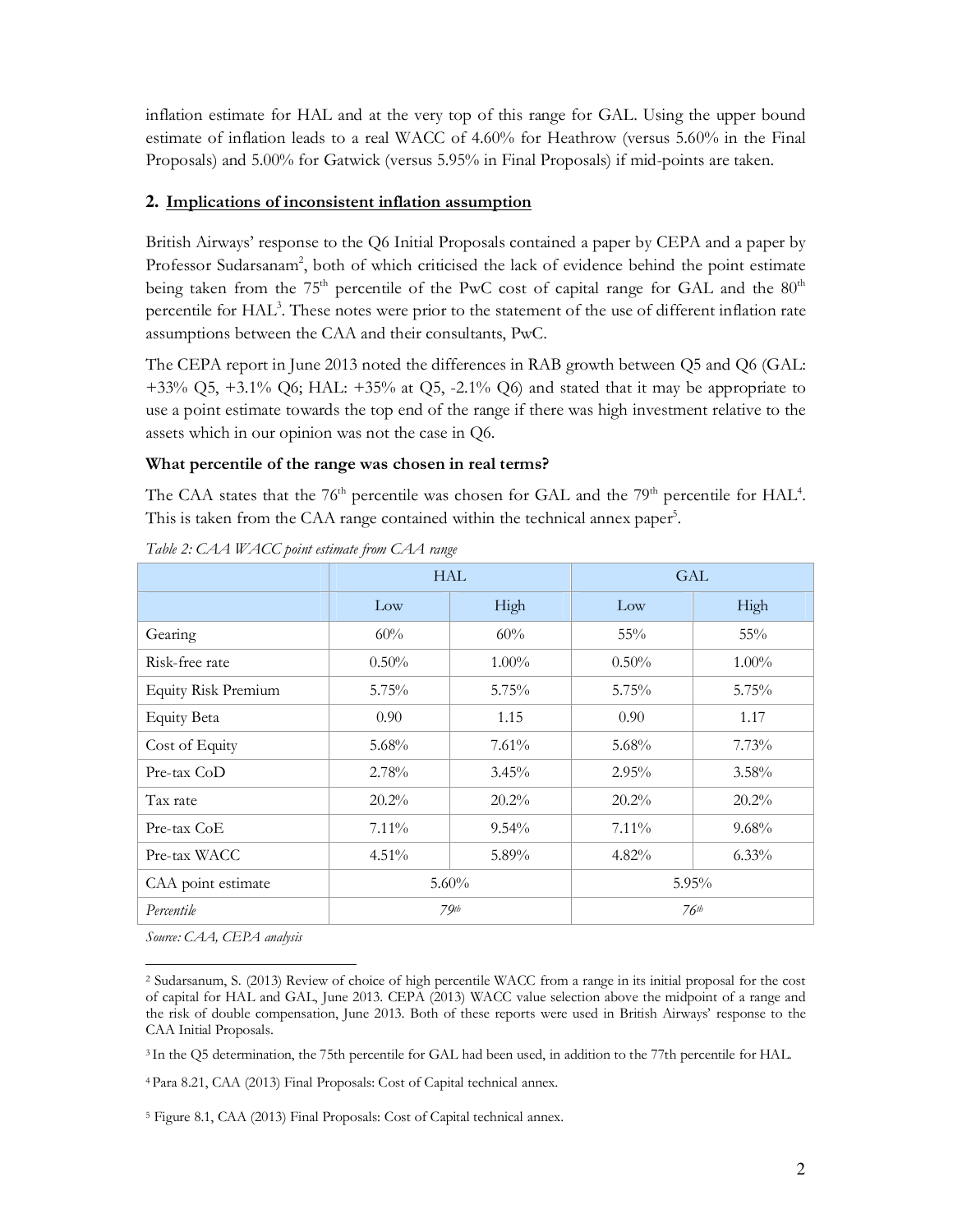The pre-tax WACC range has a higher upper bound than the PwC report. This is due to using 70% embedded debt rather than the 50% which had been used by PwC. Without making a judgement on which is the appropriate embedded debt proportion, when looking at the percentile choice taken by the CAA, by increasing the top end of the cost of debt range relative to the PwC range, the effective percentile choice was higher.

When we compare the CAA point estimate to the PwC cost of capital parameters we find that they have selected the 79<sup>th</sup> percentile for GAL and the 87<sup>th</sup> percentile for HAL from the PwC range.

|                            | <b>HAL</b> |           | <b>GAL</b> |          |
|----------------------------|------------|-----------|------------|----------|
|                            | Low        | High      | Low        | High     |
| Gearing                    | 60%        | 60%       | 55%        | 55%      |
| Risk-free rate             | $0.50\%$   | $1.00\%$  | $0.50\%$   | $1.00\%$ |
| <b>Equity Risk Premium</b> | $5.75\%$   | 5.75%     | 5.75%      | $5.75\%$ |
| <b>Equity Beta</b>         | 0.9        | 1.15      | 0.9        | 1.17     |
| Cost of Equity             | 5.68%      | 7.61%     | $5.68\%$   | $7.73\%$ |
| Pre-tax CoD                | 2.78%      | $3.25\%$  | $2.95\%$   | $3.43\%$ |
| Tax rate                   | $20.20\%$  | $20.20\%$ | 20.20%     | 20.20%   |
| Pre-tax CoE                | $7.11\%$   | $9.54\%$  | $7.11\%$   | $9.68\%$ |
| Pre-tax WACC               | 4.51%      | 5.77%     | $4.82\%$   | $6.24\%$ |
| CAA point estimate         | $5.60\%$   |           |            | 5.95%    |
| Percentile                 |            | 87th      |            | $79$ th  |

Table 3: CAA point estimate from PwC WACC range

Source: PwC, CEPA analysis

This is in real terms, therefore it should take into account the differences in inflation estimates between PwC and the CAA.

We now try and approximate what the percentile would be in nominal terms. The CAA's use of PwC's figures to calculate its WACC range is flawed because it fails to take account of the fact that the CAA has decided to use a different inflation assumption from that used by PwC. To address this, one could either look at everything in nominal terms or recalculate PwC's numbers using the CAA's RPI assumption.

# What percentile of the range was chosen in nominal terms?

As noted previously, PwC deduct 2.8% from the nominal rate for adjusting into real terms. The CAA state that they use 3.0-3.1% as the RPI inflation assumption in their modelling, which has greater support from market evidence and recent literature although is, in fact, very much at the bottom of the range that they consider to be appropriate.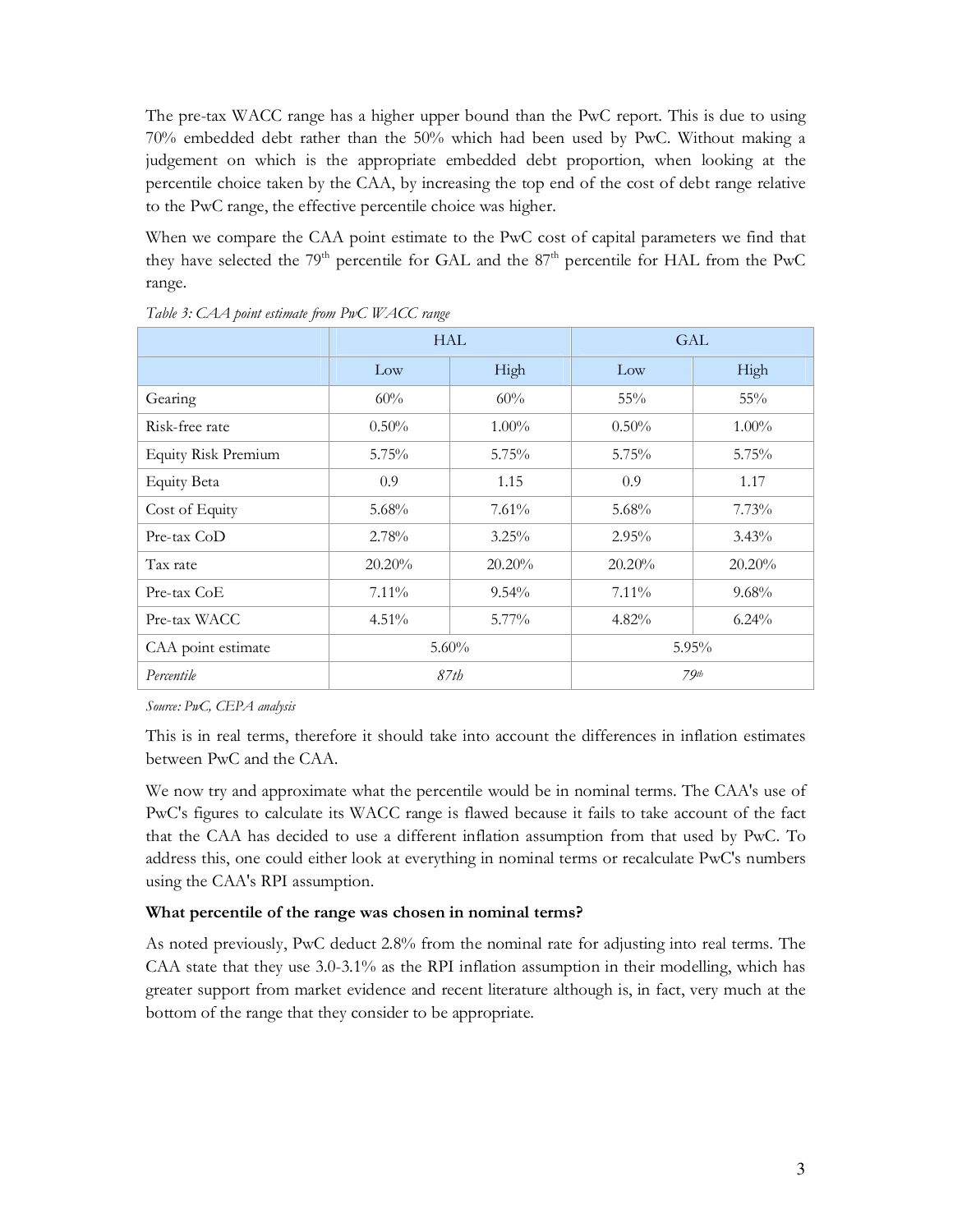#### Table 4: PwC pre-tax WACC estimates

|                      | <b>HAL</b> |          | <b>GAL</b> |          |
|----------------------|------------|----------|------------|----------|
|                      | Low        | High     | Low        | High     |
| PwC range real       | $4.51\%$   | $5.77\%$ | $4.82\%$   | $6.24\%$ |
| Inflation adjustment | $2.8\%$    | $2.8\%$  | $2.8\%$    | $2.8\%$  |
| PwC range nominal    | $7.31\%$   | $8.57\%$ | 7.62%      | $9.04\%$ |

Source: PwC, CEPA analysis

Note: uses 50% embedded debt and 50% new debt, as per PwC's report.

We can now look at what the CAA point estimate corresponds to in nominal terms using consistent inflation assumptions, so we are comparing on the same basis. We take an inflation assumption of 3.05% and use both the Fisher equation and a simple addition of the inflation rate to adjust the real point estimate into nominal terms for the pre-tax WACC.

Table 5: CAA point estimates in nominal terms

|                                                 | HAL      | GAL.     |
|-------------------------------------------------|----------|----------|
| CAA point estimate real                         | $5.60\%$ | $5.95\%$ |
| Inflation adjustment                            | $3.05\%$ | $3.05\%$ |
| CAA point estimate<br>nominal (simple addition) | $8.65\%$ | $9.00\%$ |
| CAA point estimate<br>nominal (Fisher equation) | $8.82\%$ | $9.18\%$ |

Source: CAA, CEPA analysis

Note: inflation adjustment uses Fisher equation rather than simple addition as with Table 3

As we now have both measures on the same basis, we can identify where the CAA point estimate would fall in the PwC range if consistent inflation expectations were to be used. We again consider the use of a simple addition of the inflation rate to real rates before looking at this using the Fisher equation.

Table 6: Effective percentile from PwC range (simple inflation rate addition)

| Nominal                                     | <b>HAL</b>        |          | <b>GAL</b>       |          |
|---------------------------------------------|-------------------|----------|------------------|----------|
|                                             | Low               | High     | Low              | High     |
| PwC pre-tax WACC (50% embedded<br>debt)     | $7.31\%$          | $8.57\%$ | 7.62%            | $9.04\%$ |
| PwC WACC (70% embedded debt*)               | $7.31\%$          | $8.69\%$ | 7.62%            | $9.13\%$ |
| CAA point estimate                          | $8.65\%$          |          | $9.00\%$         |          |
| CAA percentile (using 50%<br>embedded debt) | 106 <sup>th</sup> |          | 97 <sub>th</sub> |          |
| CAA percentile (using 70%<br>embedded debt) | 97 <sub>th</sub>  |          | 91st             |          |

Source: PwC, CEPA analysis

Note: 70% embedded debt figure uses the updated CAA range for the cost of debt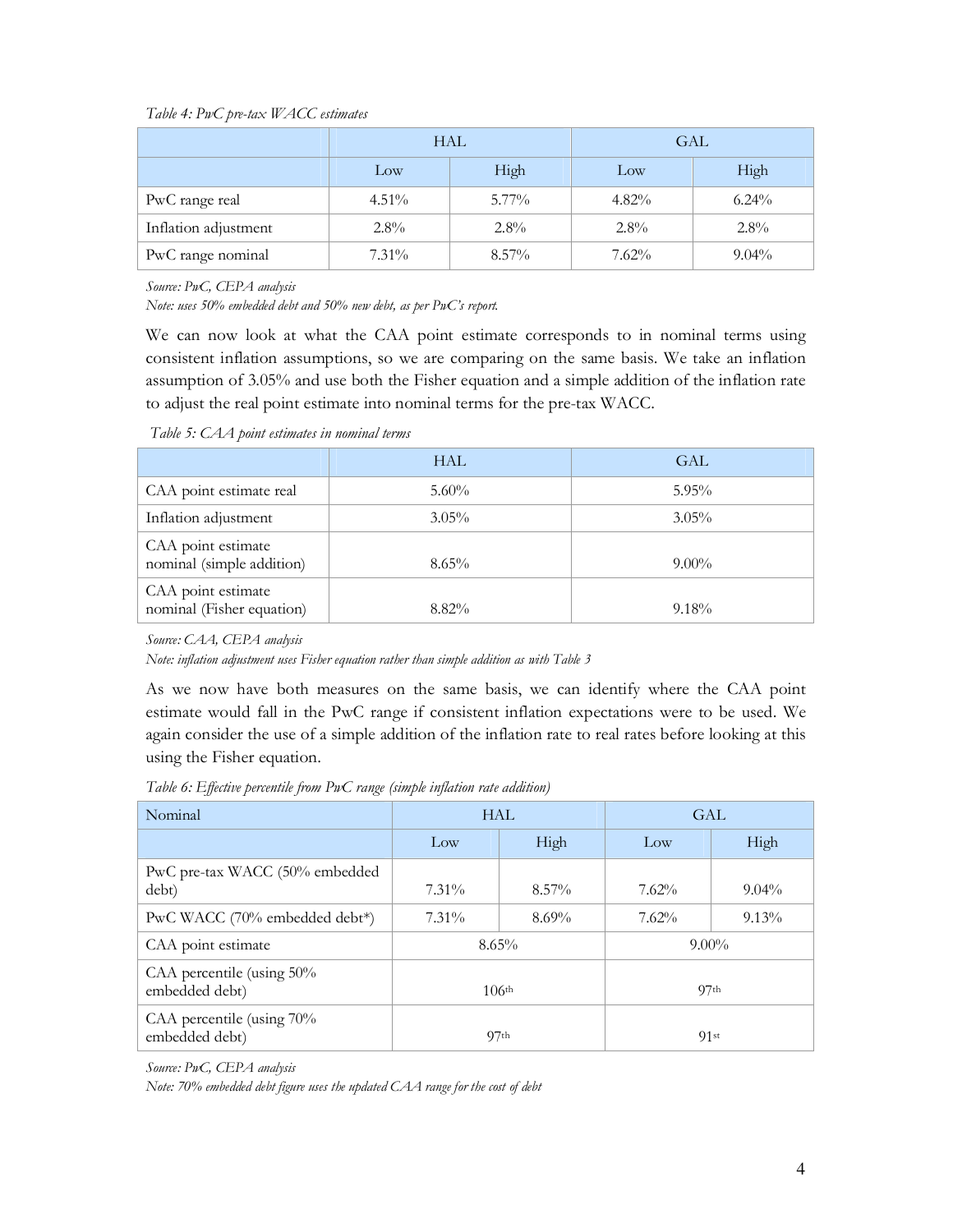| Nominal                                 | HAL                  |          | <b>GAL</b>        |          |
|-----------------------------------------|----------------------|----------|-------------------|----------|
|                                         | Low                  | High     | Low               | High     |
| PwC pre-tax WACC (50% embedded<br>debt) | $7.31\%$             | $8.57\%$ | 7.62%             | $9.04\%$ |
| PwC pre-tax WACC (70% embedded<br>debt) | $7.31\%$             | $8.69\%$ | 7.62%             | $9.13\%$ |
| CAA point estimate                      | $8.82\%$<br>$9.18\%$ |          |                   |          |
| CAA percentile (50% embedded<br>debt)   | 120 <sup>th</sup>    |          | 110 <sup>th</sup> |          |
| CAA percentile (70% embedded<br>debt)   | 109 <sup>th</sup>    |          | $10,3$ rd         |          |

Table 7: Effective percentile from PwC range (Fisher equation)

Source: PwC, CEPA analysis

If a simple addition of the inflation rate to the real cost of capital is used, the point estimate is the  $106<sup>th</sup>$  percentile for HAL (i.e. outside the PwC range) and at the  $97<sup>th</sup>$  percentile for GAL based on PwC's original embedded debt proportion estimate. The results under the same embedded debt assumption from the Fisher equation are that the HAL point estimate lies at the  $120<sup>th</sup>$  percentile of the PwC range, 35bps above the PwC upper bound when considering in nominal terms. The GAL point estimate in nominal terms is at the  $110<sup>th</sup>$  percentile of the PwC range. Discussion of the Fisher equation compared to a simple deduction is discussed further later in this note.

Even when including the 70% embedded debt assumption, the CAA point estimate is at the very top of the range using simple addition of the inflation rate, or outside the range using the Fisher equation.

The summary of this analysis is contained within the table below.

| Pre-tax WACC range | Real or nominal                                            | <b>HAL</b>        | GAL               |
|--------------------|------------------------------------------------------------|-------------------|-------------------|
| CAA                | Real                                                       | 79 <sup>th</sup>  | 76 <sup>th</sup>  |
| PwC                | Real                                                       | 87 <sup>th</sup>  | 79 <sup>th</sup>  |
| PwC                | Nominal (addition of<br>inflation) $-50%$<br>embedded debt | 106 <sup>th</sup> | 97 <sub>th</sub>  |
| PwC                | Nominal (addition of<br>inflation) $-70%$<br>embedded debt | 97 <sub>th</sub>  | 91st              |
| PwC                | Nominal (Fisher<br>equation) $-50%$<br>embedded debt       | 120 <sup>th</sup> | 110 <sup>th</sup> |
| PwC                | Nominal (Fisher<br>equation) $-70%$<br>embedded debt       | 109 <sup>th</sup> | 103rd             |

# Table 8: Percentile estimates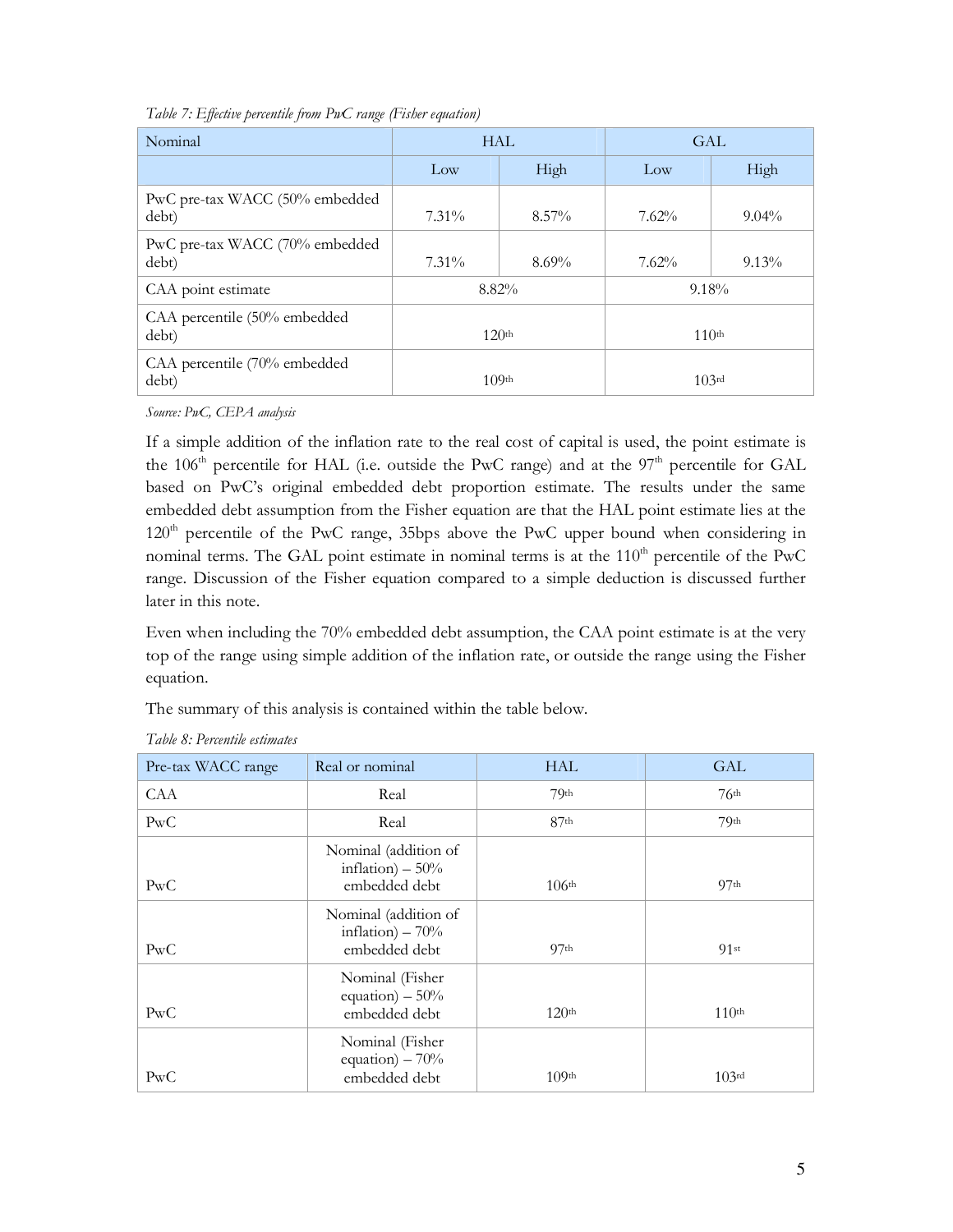Given that the different inflation assumptions are used, we think that the CAA statement on percentile choice could be misleading. We believe that the CAA has chosen outside the PwC range, certainly for HAL, and possibly for GAL (or if not then at the very top end of the range).

# Appropriateness of the CAA's percentile choice

We disagree with the CAA statement that the point estimate is 'ultimately a judgement and the concepts that guide that judgement are qualitative in nature.<sup>56</sup> PwC have completed two reports on the appropriate cost of capital, looking at both qualitative and quantitative evidence. For the CAA to go against this analysis needs justification. Stating that this is a matter of judgement does not qualify.

The CAA have seemingly dismissed the aforementioned CEPA argument on the growth in RAB from  $Q5$  to  $Q6$ , stating that 'just because the monetary value of capex compared to the RAB might not be as high, it does not mean that the capex is less important.<sup>7</sup> The subsequent discussion appears to be dealing with importance to the passenger. When determining the appropriate cost of capital, we are primarily concerned with the importance to the investor. As such, the financing amount relative to the asset is both a magnitude and risk based assessment key to determining the WACC, rather than choosing a rate based on the utility of the investment to passengers. Of course, there is a clear alignment between the needs of investors and passengers and an appropriately set WACC value should deliver both. What is not clear from the CAA position is that passengers have expressed a willingness to pay for this investment which may justify such a significant aim-up on the WACC as it being offered.

# Conclusion around the percentile choice

As the CAA has chosen a point estimate at the top of the range or above the range (depending on which method is used), the breadth of the range chosen by PwC ought to have a significant impact on the cost of capital. In fact, without prejudice to the view that the CAA has already gone outside the range actually used by PwC, we think that a narrower range would have been more appropriate given the analysis conducted. This could have been done by two accepted methodologies:

- narrowing the ranges for each parameter value; or
- in deciding an overall cost of capital, the lower bound should not necessarily contain the low estimate of each parameter, nor the upper estimate be calculated on the upper bound of each input.

# **3.** Errors in the CAA's use of PwC's figures for cost of debt

In the CEPA notes for British Airways, in getting from a nominal rate to a real rate, we have deducted the inflation rate from the nominal parameter rather than applying the Fisher equation. PwC appear to have conducted the same approach in converting to real rates. This has the effect of overestimating real rates. For example, with a 7.0% nominal yield and 2.0% inflation rate, the

<sup>-</sup>6 CAA (2013) Final Proposals: Cost of Capital technical annex, p88.

<sup>7</sup> CAA (2013) Final Proposals: Cost of Capital technical annex, p87.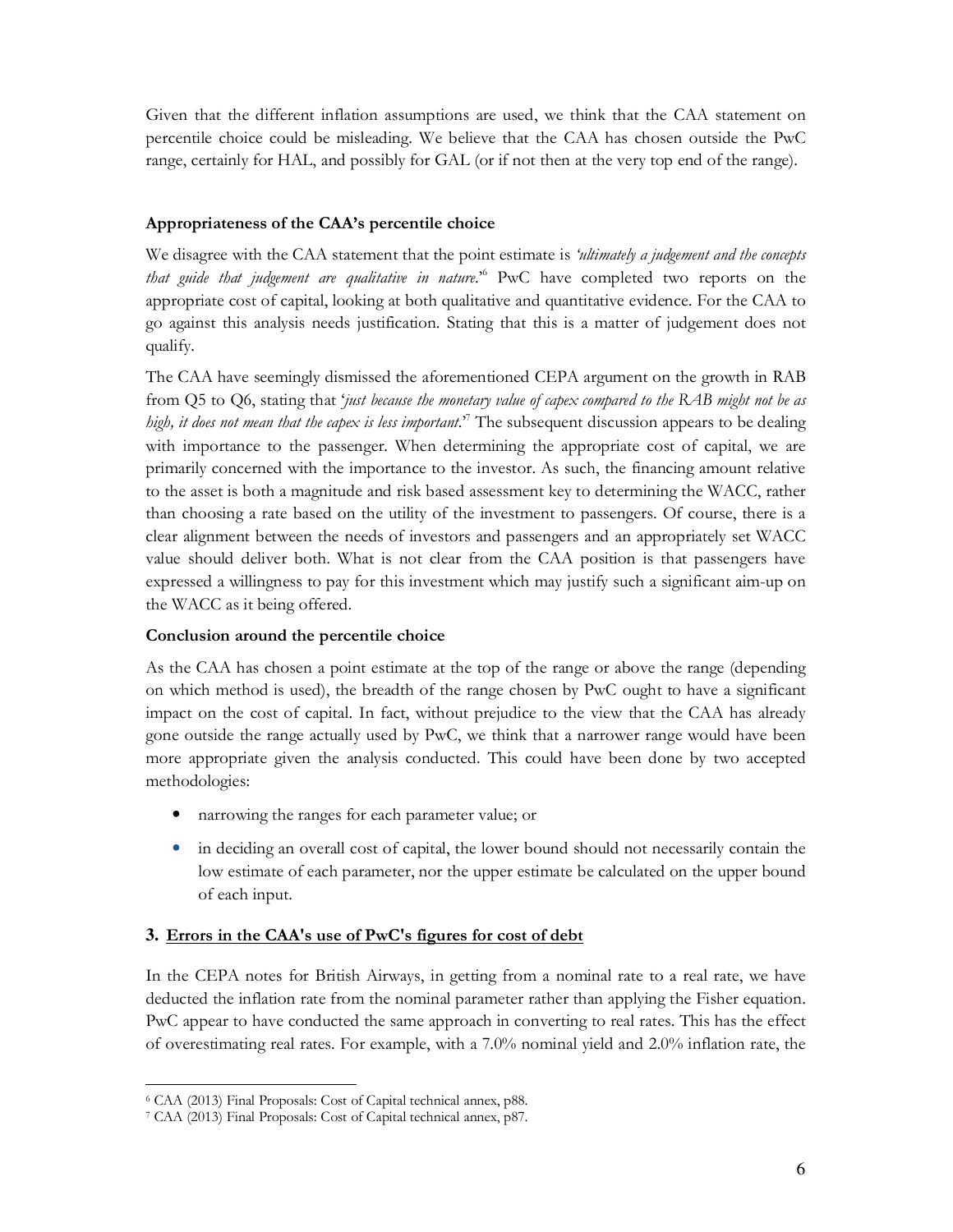Fisher equation yields a real rate of 4.90% rather than the 5.00% from simply deducting the inflation rate. Other regulators, such as Ofgem for the RIIO cost of debt indexation have used the Fisher equation approach. Whilst we do not think that this necessarily merits changing the real range, we do think that it suggests the CAA should select a point estimate from the lower half of the ranges in real terms.

Further, where the CAA has purported to make an adjustment for its change in inflation assumptions (which it has not done at all in relation to PwC's overall range for the WACC as discussed above), it appears to have fallen into error. As noted, PwC use an inflation point estimate of 2.8% in their cost of debt estimate. The CAA states that they have taken this into account:

"the CAA considers that there are reasons to expect that inflation could be more likely to be above PwC's assumption than below it (c10 to 20bps). The CAA has taken this into account when assessing the appropriate point in the range for the cost of debt.<sup>8</sup>"

It is not, in fact, clear how this has been taken into account in choosing a point in the range as the CAA has picked a figure at or very near to the top of the range for embedded debt<sup>9</sup> with no explicit reference to any adjustment for differences in inflation assumptions and has explicitly made an adjustment of only 5 or 10 bps in relation to the cost of new debt.<sup>10</sup>

In any event, however, there are issues with what the CAA has said it set out to do. Using the mid-point of its 10-20bps difference would lead to an inflation assumption of 2.95%. The CAA states however that evidence points to a range for inflation of 3.0-3.4%. The mid-point of this range is therefore 25bps above the 2.95% figure. Even if we take the 3.0-3.1% which the CAA is focussing upon<sup>11</sup>, the corresponding adjustment should be 25bps, which is above the  $10\n-20bps$ range noted by the CAA. We therefore think that on any view the CAA is not sufficiently adjusting for differences in inflation assumptions.

#### **4.** Summary

-

In conclusion, we find that the real cost of capital point estimate from the CAA has not taken into account the differences between their own inflation assumptions and the rate put forward by their own consultants in arriving at a real cost of capital. This has the effect of:

- 1. overstating the real WACC proposed by the CAA; and
- 2. pushing the CAA point estimate outside the PwC range when using consistent inflation assumptions<sup>12</sup>.

There are risks to the consumer that inflation is estimated too low and thus the real cost of capital allowed is too high. This risk stems from both the market evidence on RPI inflation estimates going as high as 3.4% and the approach in deflating nominal yields potentially underestimating the true inflationary impact.

<sup>8</sup> CAA (2013) Final Proposals: Cost of Capital technical annex, p49.

<sup>9</sup> CAA (2013) Final Proposals: Cost of Capital technical annex, para 6.67.

<sup>10</sup> CAA (2013) Final Proposals: Cost of Capital technical annex, para 6.68.

<sup>&</sup>lt;sup>11</sup> CAA (2013) Final Proposals: Cost of Capital technical annex, p49.

<sup>&</sup>lt;sup>12</sup> Using the Fisher equation for adjustment (110<sup>th</sup> and 120<sup>th</sup> percentile). If simple deduction of the rate were to be used instead, the CAA estimate is outside the PwC range and GAL near the very top of this range (106<sup>th</sup> and 97<sup>th</sup> percentiles).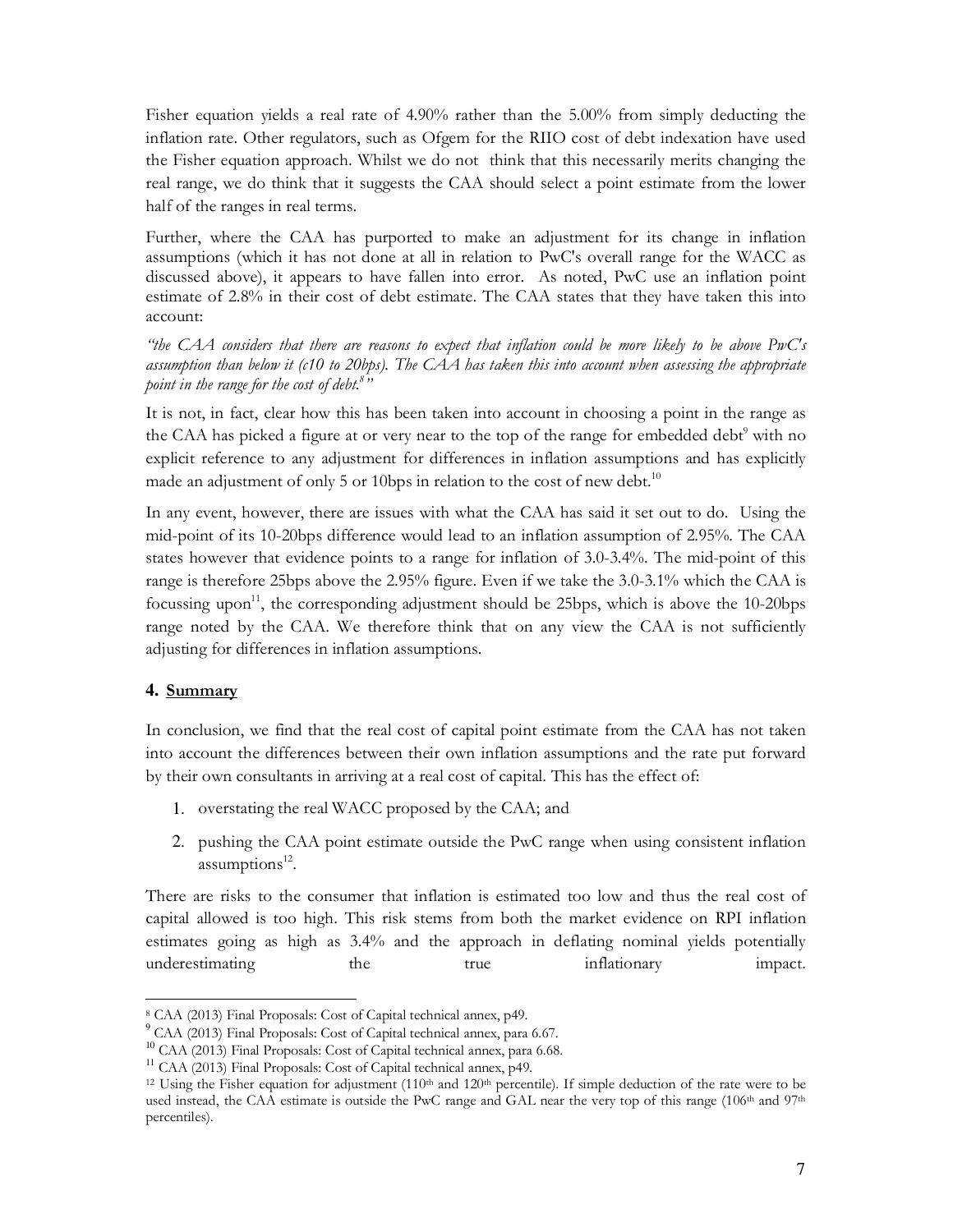# Annex 1: Estimates for RPI

# Introduction

There is a CPI target of 2.0% per annum set for the Bank of England, which, if credible, should contribute to expectations of CPI inflation. In a regulatory setting we are interested in the RPI inflation rate. The OBR in a working paper considered the relationship between CPI and RPI inflation, such that we can compare across both measures of inflation<sup>13</sup>. This working paper from November 2011 found that the difference between CPI and RPI inflation from 1989 to 2011 had averaged 0.7 percentage points, but that they expected this difference to persist at around 1.2 percentage points from 2010.

The suggested reason for this is the 'formula effect' whereby the use of the geometric and arithmetic mean for CPI leads to differences from the arithmetic mean only approach for RPI. This large contribution is expected to persist going forward, and rose from 0.5 percentage points between 1997 and 2009, to a full percentage point in 2011. A difference between the measures is also the inclusion of housing components in the RPI, but not in the CPI.

Between 1997 and 2013, the average RPI inflation rate has been 3.0%, with an average CPI inflation rate of 2.1%. More recently for the 2010-13 period, RPI has averaged 4.0% per annum, so given the forecasted rise in economic growth rates, a figure closer to this rate may be a reasonable expectation. The projected rise in economic growth is shown in the diagram below.

#### Figure 1: GDP projections



# Chart 1 GDP projection based on constant nominal interest rates at 0.5% and £375 billion asset purchases

Source: Bank of England - Inflation Report August 2013.

# How accurate are inflation expectations?

An argument as to why inflation expectations might not be appropriate could be that they are not accurate in predicting future rates. It should be noted that RPI expectations rose sharply

<sup>-</sup>13 OBR (2011) 'The long run difference between RPI and CPI inflation,' Ruth Miller, November 2011.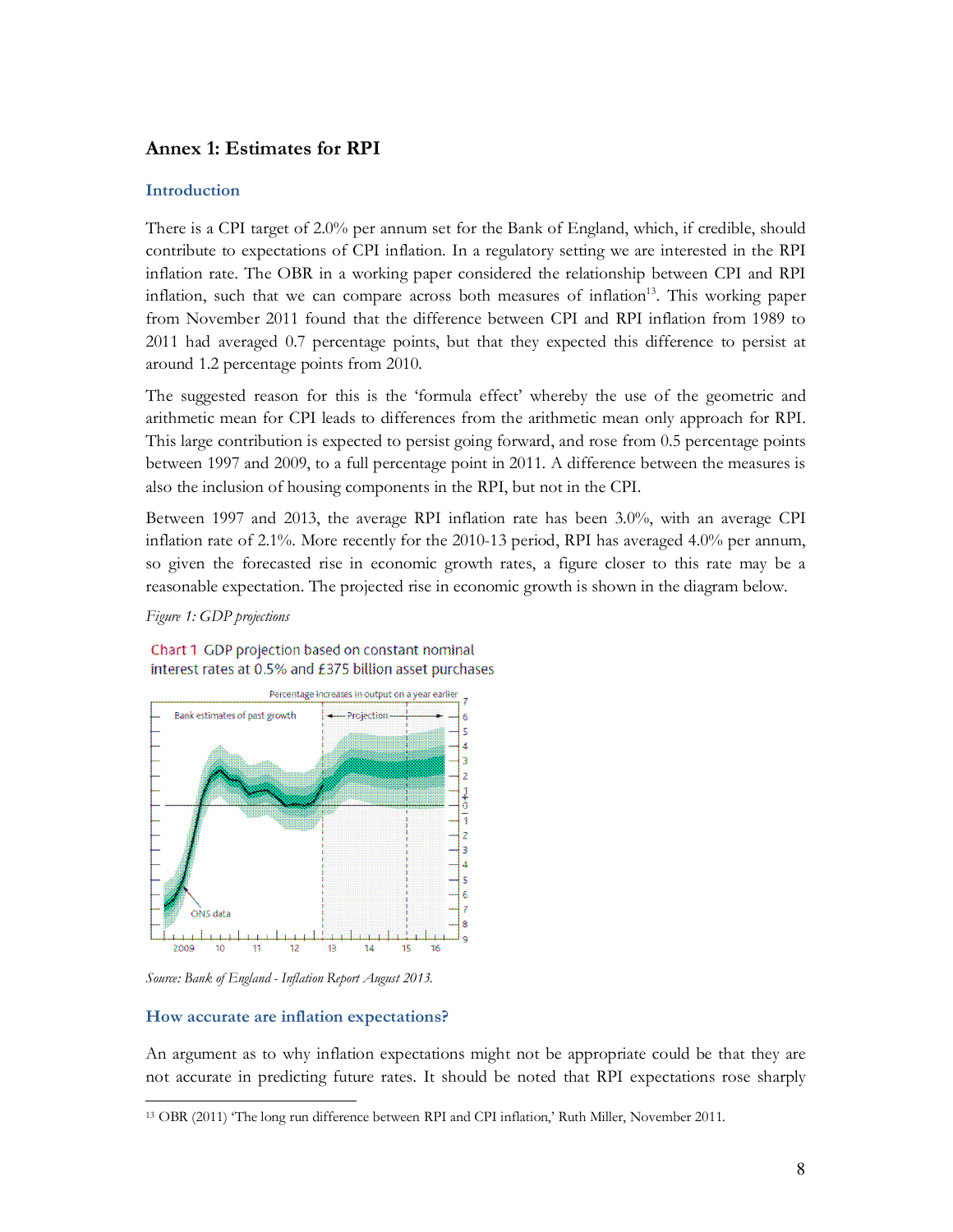after the Office of National Statistics (ONS) decision not to change the calculation methodology in January 2013. A report in the Bank of England quarterly bulletin, found that companies' inflation expectations tend to closely track their price setting behaviour<sup>14</sup>. Whilst the airports are subject to price cap regulation, it may be reasonable to assume that their suppliers may follow this pattern and wages demanded by staff will be partly led by their inflation expectations. The CAA have used a higher inflation rate for their wider modelling given this relationship, so it is only appropriate that the same inflation rate is applied to the real cost of capital as well as the rest of the price control.

A further Bank of England report in 2012 found that inflation expectations have remained relatively stable and in mid-2012 were close to their 1997-2007 average, 'suggesting that inflation expectations have not become less well anchored.'<sup>15</sup>

Using a five-year average, two-and-a-half years ahead for RPI inflation (i.e. from two-and-a-half years to seven-and-a-half years ahead) compared to inflation expectations, we can observe whether there is a relationship between expectations and actual inflation. Whilst there is greater volatility in the observed RPI inflation figures, expectations appear to have been relatively close to the outturn RPI inflation, especially in the period since 2008. Given the comparison uses medium-term averages, the latest breakeven inflation figures (3.2% in September 2013) are not included in the graph.





Source: Bloomberg, Bank of England, ONS

-

<sup>14</sup> Bank of England (2013) 'Do Inflation Expectations currently pose a risk to the economy?', Becky Maule and Alice Pugh (2013Q2).

<sup>15</sup> Bank of England (2012) 'What accounts for the fall in UK ten-year government bond yields?', Rodrigo Guimares (2012Q1)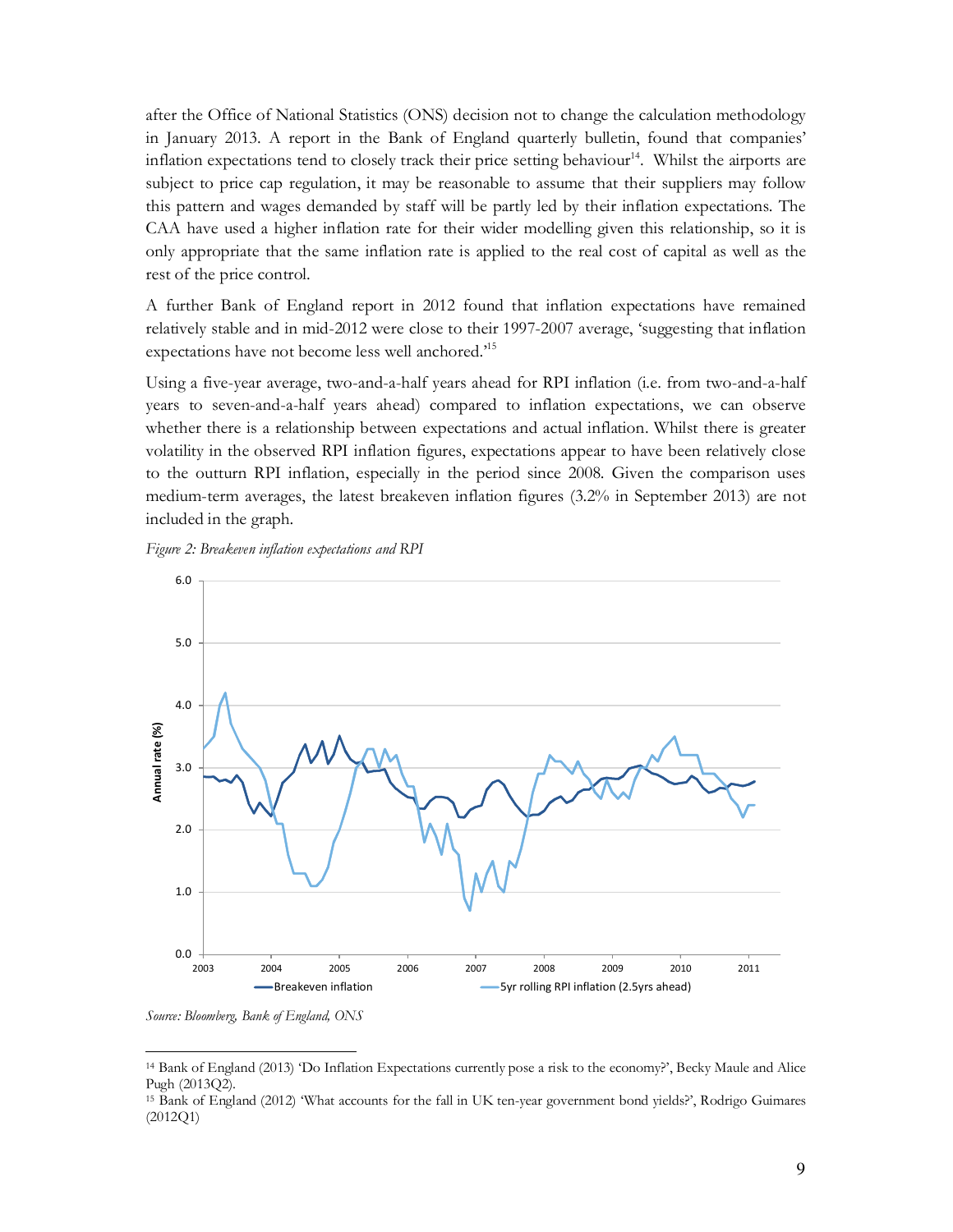Given that we think it is appropriate to use inflation expectations for future inflation rates, we look at three separate forecasting sources for UK inflation rates in addition to breakeven inflation:

- a) Bank of England forecasts;
- b) OBR forecasts; and
- c) HM Treasury Independent Forecasts.

### Bank of England forecasts $^{16}$

The evidence from the latest Inflation Report shows that rates above the 2.0% CPI inflation target are expected. The below figure shows the probability assessment that annual CPI rates will be above 2.5% for the respective quarter.

Figure 3: CPI inflation probability assessment



This shows that it is more likely than not that CPI inflation will be above 2.5% for 2014 and the probability of going above this rate through 2016 is around 40%. Given the discussion earlier around the RPI and CPI difference of 1.2%, this may be interpreted as similar to the probability the RPI inflation rate will be above c.3.7%. Given that the PwC inflation rate is 2.8%, this is a significant difference and is suggestive of the fact that the assumed inflation rate should be greater. When deflating the nominal yields that formed part of this analysis, the real cost of capital would then become (significantly) lower. The BoE note that there is 'considerable uncertainty about the supply capacity of the economy as demand recovers.'

|                                | 2012    | 2013 Q1 | 2013 Q <sub>2</sub> | 2013 Q3 |
|--------------------------------|---------|---------|---------------------|---------|
| Bank/ NOP (5yrs ahead)         | $3.4\%$ | $3.6\%$ | $3.6\%$             | na      |
| Barclays Basix (5yrs ahead)    | $3.9\%$ | $3.6\%$ | $3.5\%$             | na      |
| YouGov/ Citi (5-10yrs ahead)   | $3.4\%$ | $3.5\%$ | $3.3\%$             | na      |
| 5yr, 5yr forward RPI inflation | $3.1\%$ | $3.4\%$ | $3.5\%$             | $3.5\%$ |

Table 1: Longer term inflation expectations

Source: Bank of England.

<sup>-</sup>16 Bank of England (2013) Inflation report, August 2013.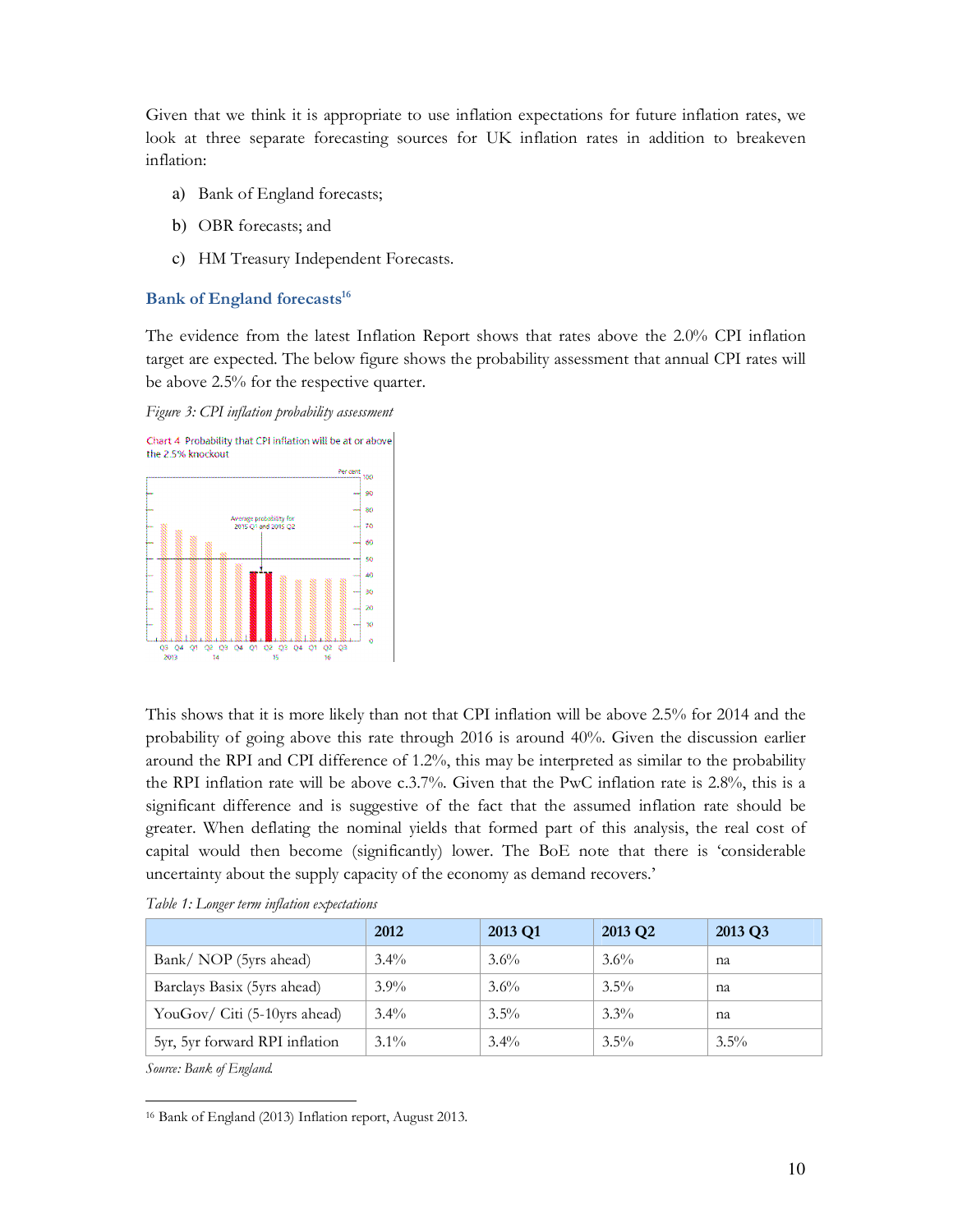#### Note: Final row refers to inflation implied by swaps.

In terms of CPI inflation figures, the Bank has a median projection for the end of the year of 2.4% in 2014 and 2.0% in 2015. If this difference between RPI and CPI continues to be observed, this points to an inflation rate well above the PwC assumed rate.

# **OBR** forecasts $^{17}$

In their latest Economic and Fiscal Outlook (EFO) from March 2013, the OBR publish their inflation forecasts for the next five years. These are provided below.

| $\%$ pa    | 2014    | 2015    | 2016    | 2017    | 2018    |
|------------|---------|---------|---------|---------|---------|
| <b>RPI</b> | $2.8\%$ | $3.2\%$ | $3.6\%$ | $3.9\%$ | $4.0\%$ |
| <b>CPI</b> | $2.4\%$ | $2.1\%$ | $2.0\%$ | $2.0\%$ | $2.0\%$ |

|  |  |  |  | Table 2: OBR inflation forecasts |
|--|--|--|--|----------------------------------|
|--|--|--|--|----------------------------------|

Source: OBR

This shows that RPI rates are expected to rise to above 2.8% in the coming years, though their central predictions for 2014 are below the Bank of England estimates. The table below shows that since March, the expected rate for CPI inflation has risen.

Figure 4: Changes in probability of inflation being above the target



Source: Bank of England

# HM Treasury Independent Forecasts

HMT provide a monthly comparison of independent forecasts for the UK economy. In this, they provide inflation forecasts for both CPI and RPI. These are shown in Table 3 below.

|               | 2014    | 2015    | 2016    |
|---------------|---------|---------|---------|
| CPI inflation | $2.2\%$ | $2.2\%$ | $2.2\%$ |
| RPI inflation | $2.9\%$ | $3.3\%$ | $3.3\%$ |

Table 3: HMT Independent forecasts

-17 OBR (2013) Economic and fiscal outlook, March 2013.